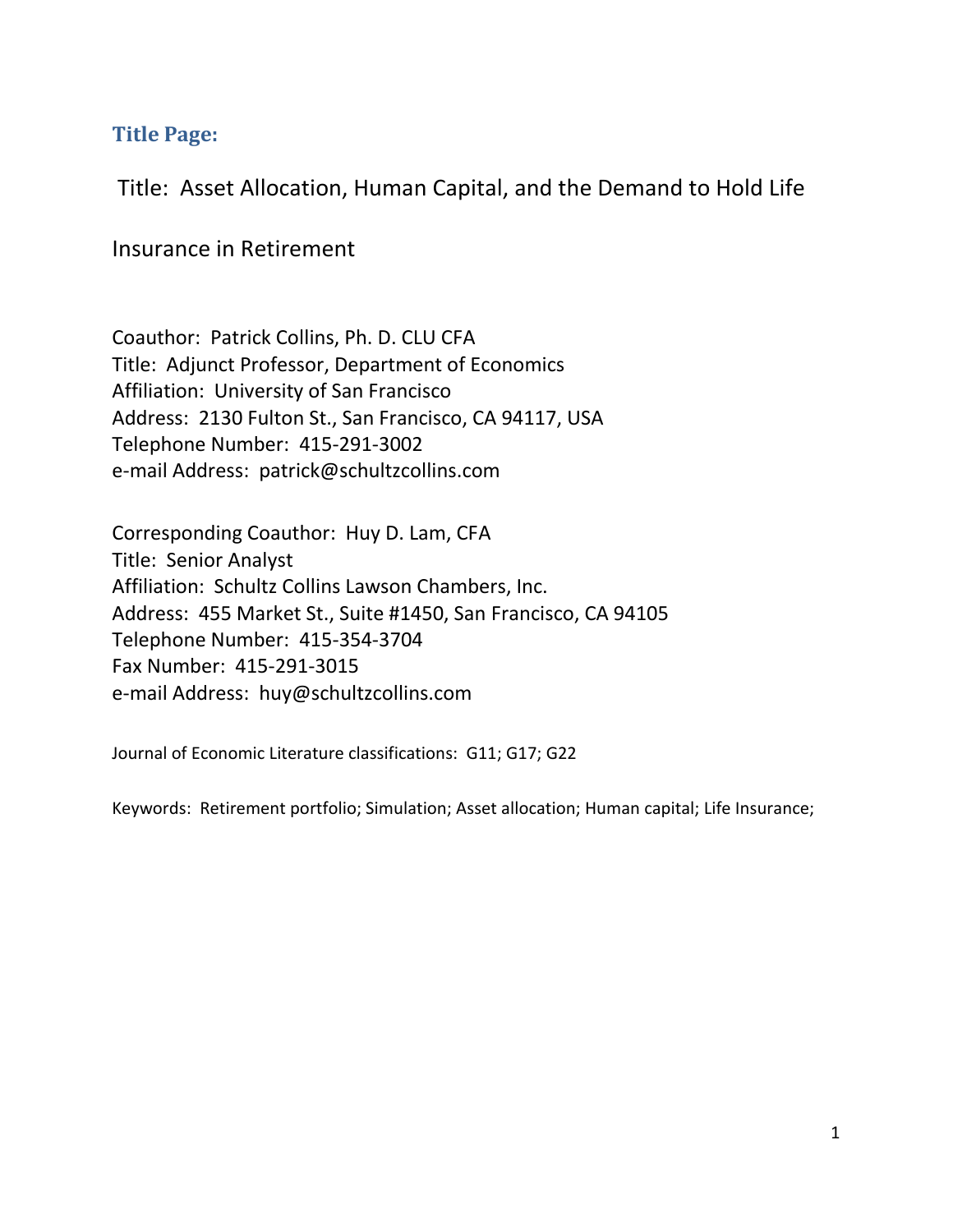# **Abstract:**

Much research has been done on the topic of asset allocation, human capital, and life insurance demand. Some researchers attempt to explain existing patterns of each within U.S. households; others propose optimal amounts of insurance and investment given a wide variety of life-cycle assumptions. We take a case by case approach to (1) warn against the dangers of applying general rules of thumb in the investment decision making process, and (2) to demonstrate how financial planners can use simulation based risk models to help investors answer the asset allocation question and the demand to hold life insurance question simultaneously.

# **1. Introduction**

Following on the pioneering works of Nobel Prize winners Robert Merton (1969), Franco Modigliani (1963) and others (Browning & Crossley, 2001), economists have been keenly interested in the life-cycle interrelations between wealth held in the form of human capital and wealth held in financial assets. For expositional convenience, we define human capital as a non-tradable asset representing the present value of expected future wages. Assuming that the variability of labor market opportunities is less than the variability of the stock market, and further assuming a low correlation between human capital value and stock returns, economists often model the human capital asset as if it were a bond. Whether or not you agree with this characterization, it is easy to see how it leads to the investment suggestion that young wage earners should own primarily stocks in their financial asset portfolio. Most young wage earners own a modest amount of financial assets compared to the large value of their expected future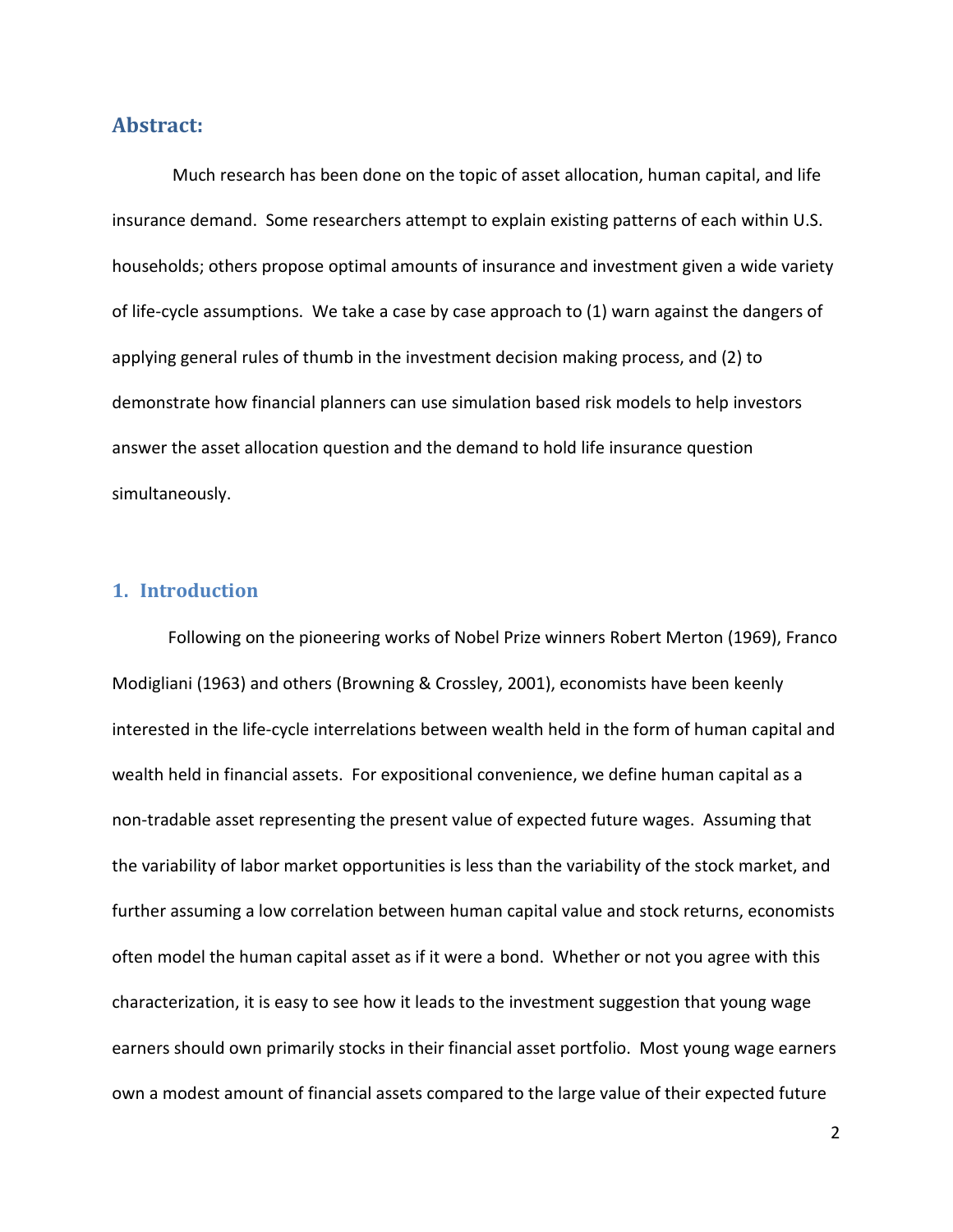paychecks. That is to say, they are over-weighted in bonds by virtue of the 'coupons' from their wage income and under-weighted in stocks. However, because the stream of expected future compensation is not a tradable asset, it is precariously fragile—you cannot sell your expected earned income in the capital markets. To avoid a catastrophic and irreversible economic shock to the family's consumption plan, a common recommendation is to acquire a life insurance policy—i.e., an actuarial rather than a financial hedge against income loss.<sup>1</sup>

Given that most previous literature adopts a form of the life-cycle model, it is not surprising that the demand to hold insurance ceases at retirement as the value of human capital reduces to zero. Nevertheless, empirical studies demonstrate that most U.S. households voluntarily retain ownership of life insurance programs. Many policies held by retirees are permanent cash value contracts. Are these policies legacy assets that continue to exist merely because of indifference or inertia (Bernheim, 1992)? Are they a form of precautionary savings (Liebenberg, Carson, & Dumm, 2010)? Can they make a positive contribution to a portfolio's asset allocation? Should the retired investor retain life insurance coverage or surrender it?

This paper considers the demand to hold life insurance during retirement from the perspective of a retired couple wishing to allocate financial resources optimally to provide consumption over their joint life span. The extensive research on the topic of an investor's demand for life insurance can be loosely categorized as either empirical or theoretical. Empirical research generally attempts to indicate and explain existing patterns of life insurance demand within U.S. households. For example, Lewis (1989) observes negative correlation between household demand for life insurance and net worth. Both Gandolfi and Miners (1996) and Gokhale (2002) note that wives are underinsured relative to husbands. Babbel's study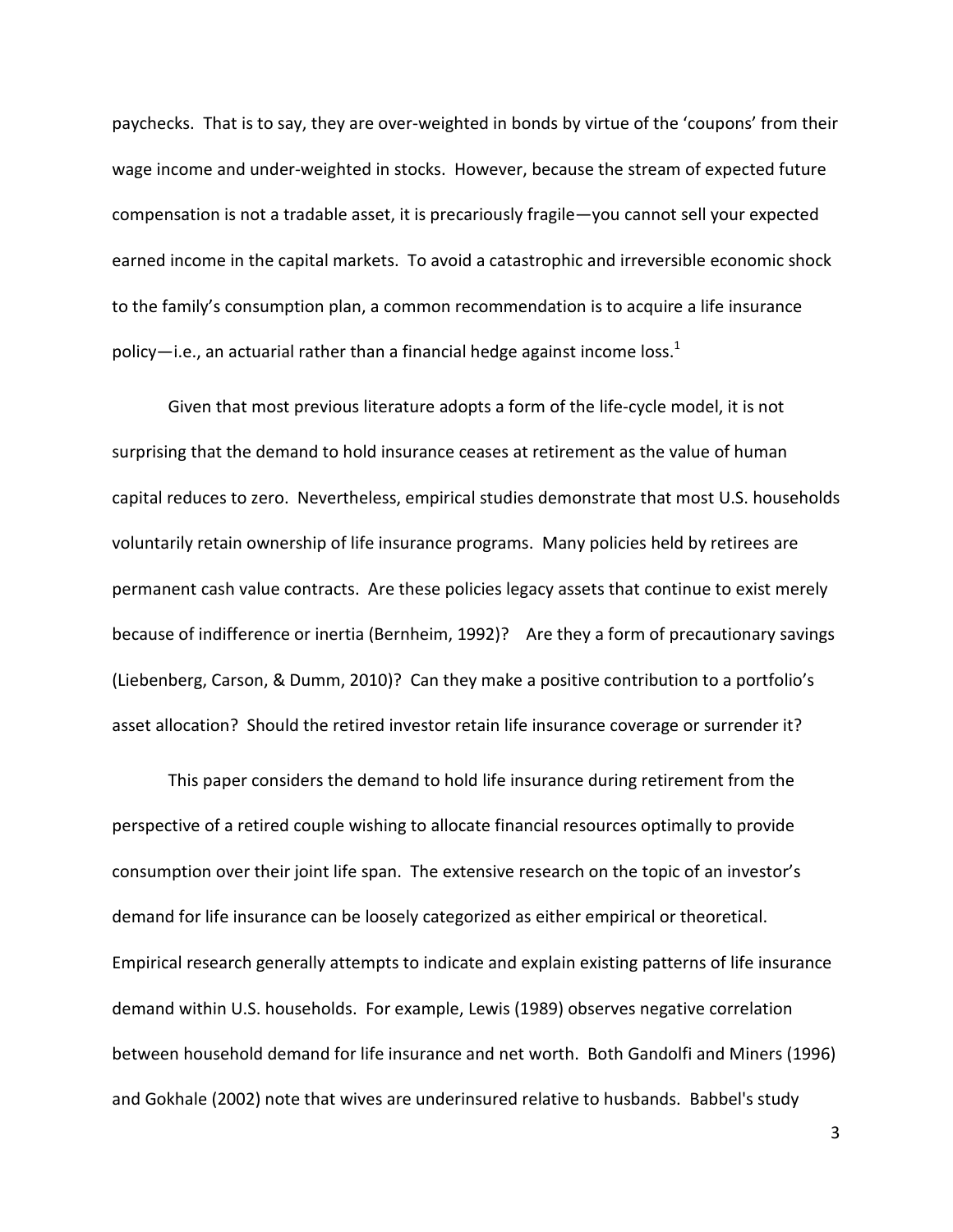(1985) of life insurance pricing confirms the intuitive notion that demand is lower for higher cost insurance plans. The extensive work of Auerbach and Kotlikoff (1985) (1989) (1991) points out that, upon becoming widowed, wives suffer an economically significant fall in living standards, suggesting that couples are under insured. Lin and Grace (2005) assert that household demand for term life insurance is a positive function of a financial vulnerability index;<sup>2</sup> while Liebenberg et al. (2010) note that retirees "...are more likely to drop their term coverage... because the need to insure the potential loss of future income no longer exists in retirement".

On the other hand, theoretical research generally focuses on determining the optimal amount of insurance an investor should hold. Yaari (1965) is among the first to model the demand for insurance in the context of maximizing an expected utility of consumption function over an uncertain lifetime. Following Yaari, a large body of research focused on an optimization problem: how much term life insurance should an investor hold to maximize utility. Not surprisingly, the answer depends largely on the functional form of the variables, parameters, and constraints of the model.<sup>3</sup> Yaari's work focuses on the uncertainty of life and takes for granted the demand function for insurance. Fischer (1973) later describes characteristics of the insurance demand function under various assumptions on the functional form of investor utility, consumption preferences, wages, and so forth. Fischer is solidly in the mainstream of academic thought as he concludes: "…an individual who lives off the proceeds of his wealth is unlikely ever to purchase life insurance. An individual who receives labor income is likely to purchase life insurance early in his life. In all simulations the individual tends to sell life insurance late in life." Campbell (1980) derives insurance demand equations within a multi-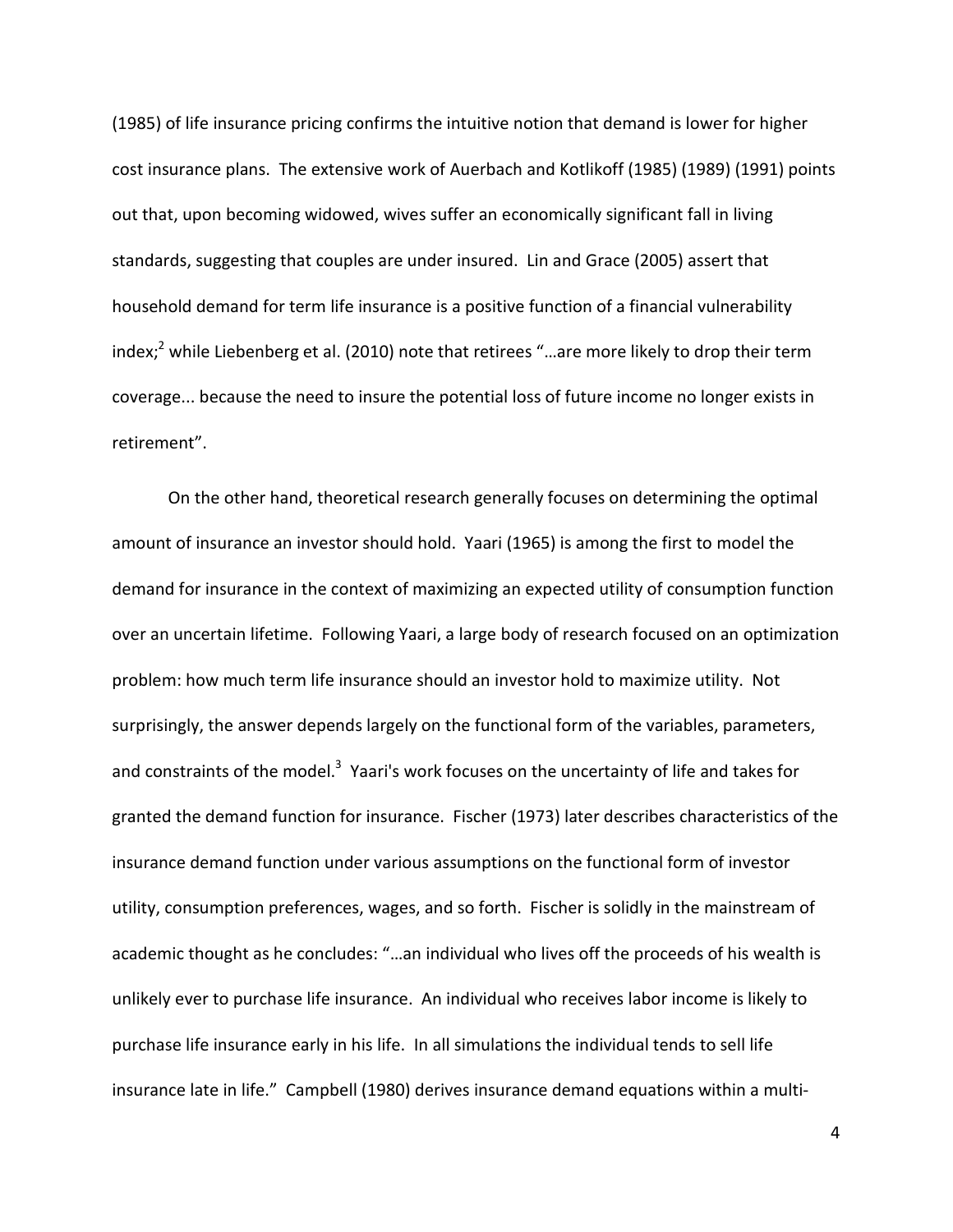period analysis of utility functions. Although, he acknowledges the importance of a bequest motive in the demand to hold life insurance, he, too, concludes: "viewed in a lifecycle context… as households become older the proportion of human capital that is insured should probably decrease even if their level of relative risk aversion stayed constant."

Buser and Smith (1983) solve for the optimal amount of life insurance demand by incorporating insurance instruments into a single-period, mean-variance analysis framework. The goal of the investor is to create an efficient portfolio for total end-of-period wealth given wage income, insurance policy proceeds, investments in both risky and risk-free assets, and the cost per dollar of insurance coverage. The efficient portfolio is described by two parameters: 1) the expected value of total terminal wealth, and 2) the variance of total wealth. Although insurance is seen as an important variance reduction instrument, the benefit of the variance reduction occurs because of an insurance policy's ability to replace earned income: "…insuring against the loss of a claim on future earnings as a result of the wage earner's death may be modeled as a portfolio problem in which the return on a life insurance contract is negatively correlated with the return on the claim."

However, many assumptions underlying the life-cycle model's analytical framework represent simplifications required to achieve closed-form mathematical solutions to the utility maximization issue.<sup>4</sup> As the theoretical models incorporate more realistic assumptions, explicit algebraic answers become elusive. In these circumstances the research must turn to other methods of calculating approximate answers. For example, Purcal (1999) provides a numerical solution to the Richard (1975) model by using a Markov Chain approximation approach for an investor with a constant relative risk aversion function. Huang and Milevsky (2008) develop an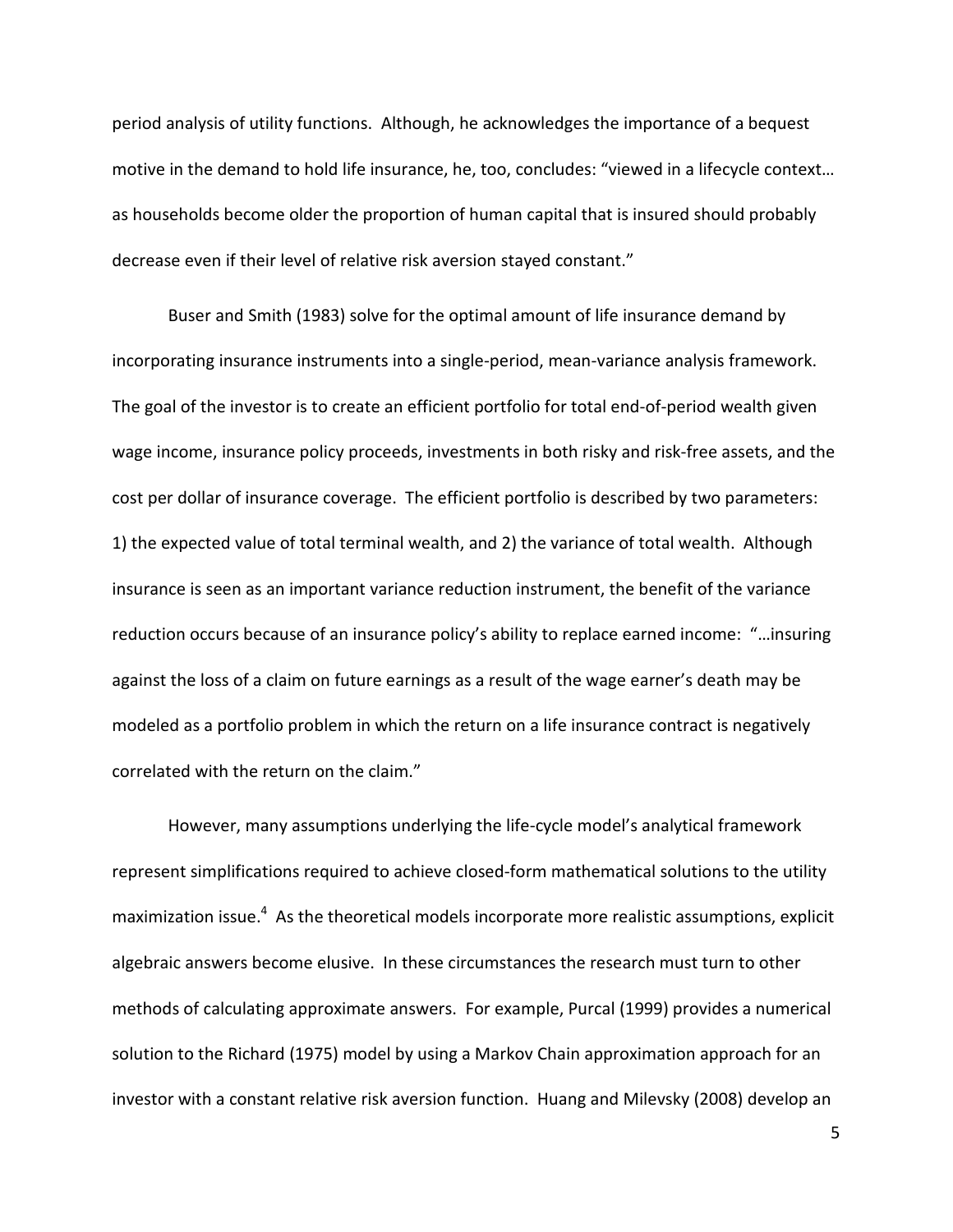even more advanced model by allowing wages to be stochastic, incorporating correlation between wages and risky asset returns, and maximizing a more appropriate hyperbolic absolute risk aversion function. Pliska and Ye (2007) employ a dynamic programming approach to derive the optimal insurance and consumption control variables for a wage earner under an uncertain lifespan. Their model maximizes utility by solving a multiperiod value function expressed in the form of a Hamilton Jacobi Bellman [HJB] equation.<sup>5</sup> Breaking away from typical models where longevity is exogenous, Ehrlich (2000) examines the insurance demand question by assuming that longevity can be controlled at the margin by investing in what he calls "self-protection." Although the models employed in previous research sometimes result in conflicting findings  $6$ , nevertheless they provide a good framework for thinking normatively about the demand for life insurance. That is, they suggest how much life insurance a generic investor *should* hold to optimize resource allocation.

# **2. Methodology & Motivation**

This paper assumes that the retired couple is concerned with allocation of resources to provide consumption over the joint life span. It attempts to give a more positive analysis of an investor's demand to hold life insurance during retirement. Rather than offering a generalized algebraic model of the demand function, it examines cases based on specific investor circumstances. The question of how much life insurance to hold is reduced to a simpler Boolean question of whether to hold preexisting life insurance or to let go of, i.e. surrender, it.. By examining a binary choice question and by looking at specific cases, the complexity of the analysis is reduced, but, at the same time, the tighter focus permits examination of both term life and permanent life insurance. The case study approach also provides a real world context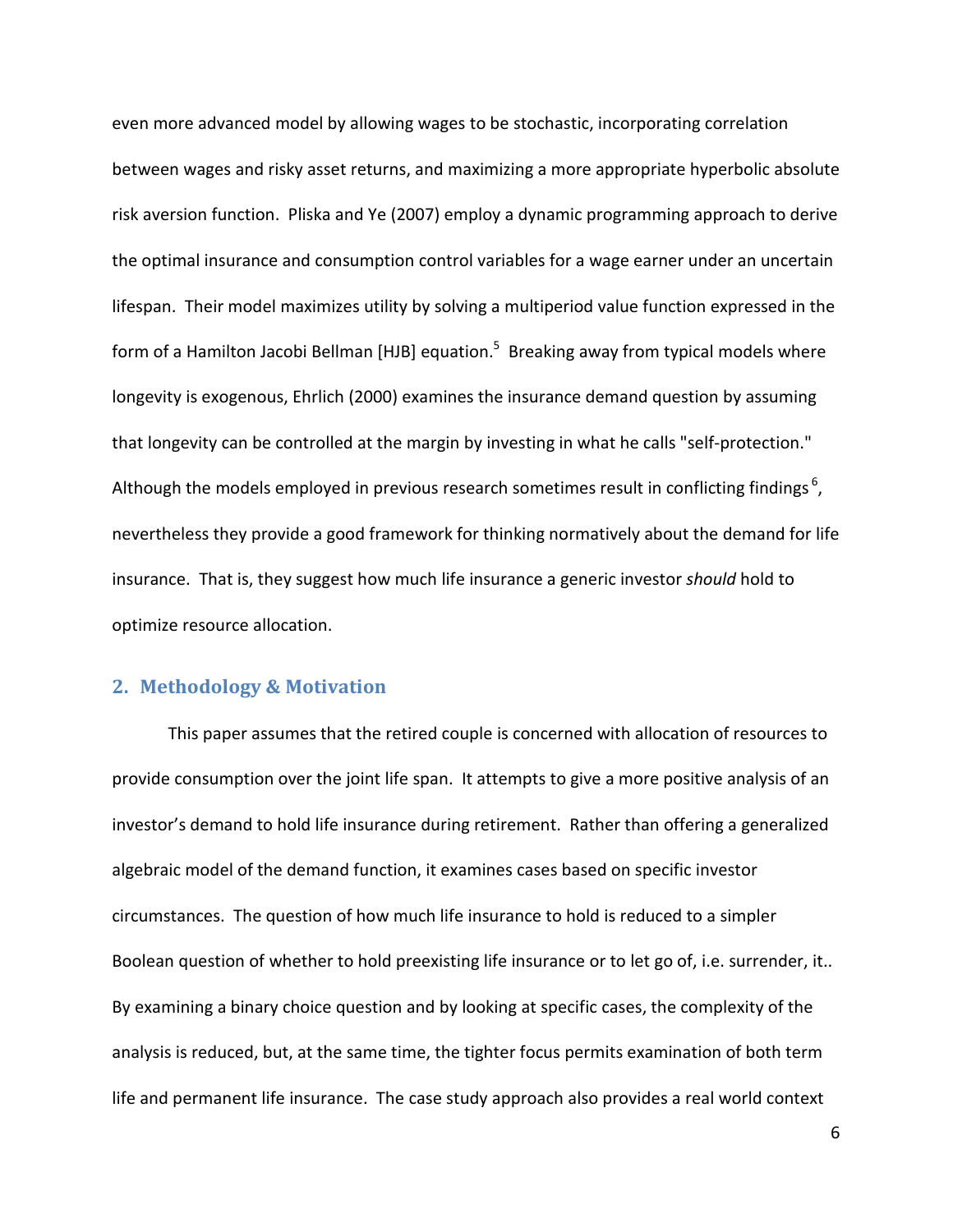in which investors can frame their unique questions about the value of privately-owned life insurance, and it illustrates how a simulation of credible risk models can provide investment guidance on an investor-specific basis.

There are various types of insurance products and associated ways to surrender them. For term life insurance, the most basic way is to simply let the insurance policy lapse by stopping premium payments. Whole life insurance products can be surrendered for cash or for other non-forfeiture options, such as an annuity income at a guaranteed annuity pricing factor. In certain cases, both term and permanent policies can be sold to life settlement firms. The analysis here focuses primarily on a whole life policy that can be converted for immediate cash and a term life policy that may be allowed to lapse.<sup>7</sup> Furthermore, in addition to hedging against the loss of income, there are other reasons for holding onto life insurance. These may include planning to discharge anticipated estate tax liabilities, funding business liquidity needs, pre-paying final expenses, etc. $8\,$  As stated, this study limits the analysis to investors concerned with providing joint-life consumption. Later, we briefly extend the analysis to funding intergenerational bequests.

Further motivation for this study comes from an article by Chen, Ibbotson, Milevsky, and Zhu (2006). Their research takes a case study approach to the optimization problem, uses simulation to model portfolio evolutions, and suggests that further work be conducted on a model of shortfall probabilities. Rather than a traditional utility maximization approach assuming a lognormal return distribution, we employ a shortfall probability approach.<sup>9</sup> We define *shortfall probability* as the *bankruptcy rate*, which is the chance that either the insured or the spouse beneficiary is alive and that their financial asset portfolio is fully depleted. The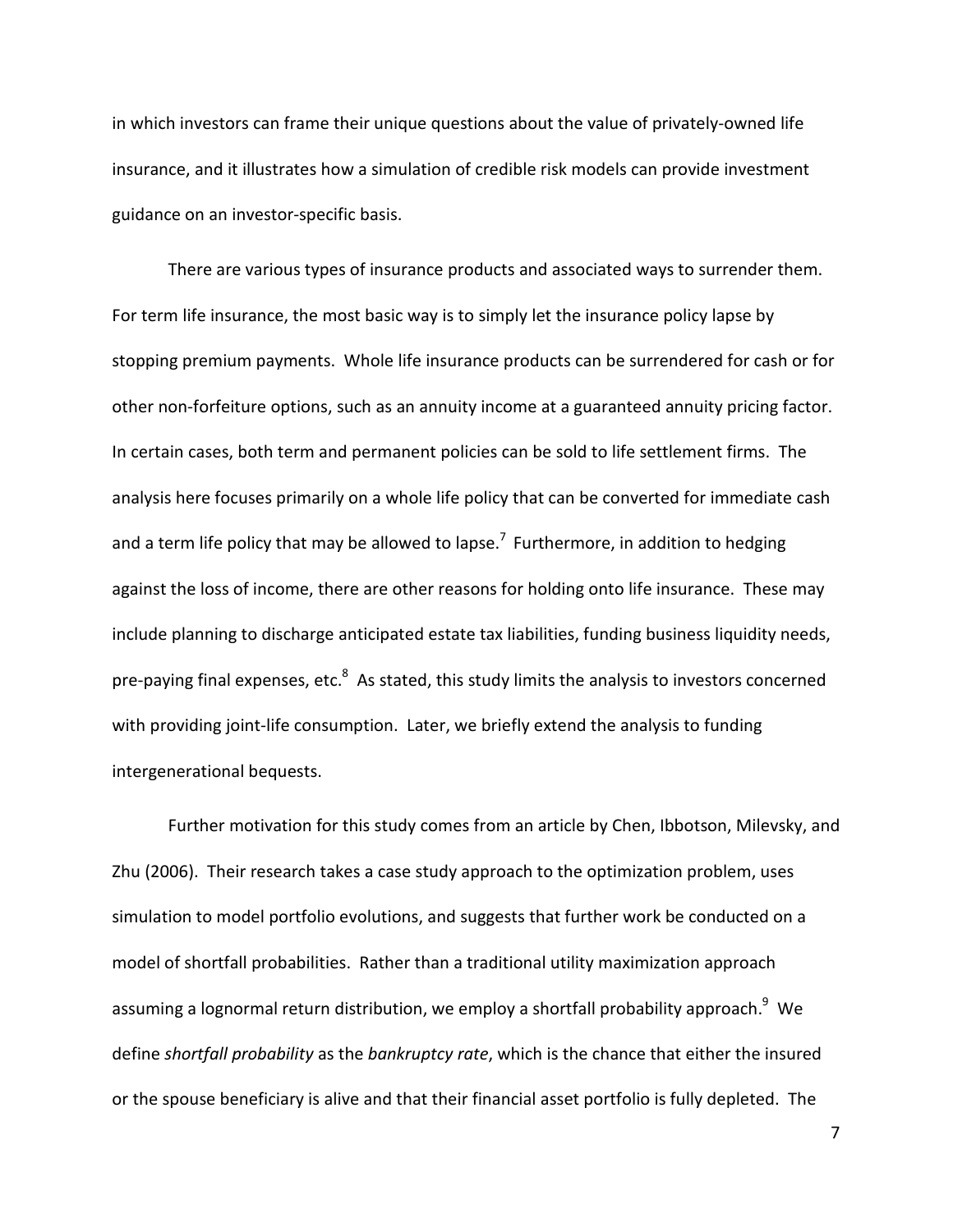focus on risk in terms of the sustainability of income over the joint life span reflects the propensity for the majority of married individuals with life insurance policies to name their spouse, instead of children, as beneficiary.<sup>10</sup> This suggests that the purpose of the insurance is to provide consumption for the beneficiary spouse. Under this definition of shortfall risk, holding life insurance is pointless in the event that the beneficiary spouse predeceases the retired insured. Although, in all likelihood, an investor would never allow an auto-pilot distribution policy to bring him to a zero-resource threshold, we select a portfolio-depletion benchmark because the bankruptcy rate is a measure of *longevity risk*--the risk that either the investor or spouse outlives their money given their current retirement income preferences. Of course, another aspect of shortfall probability is the failure to discharge a *bequest objective*. This is the probability that the retired investor's *terminal wealth value*--the value of the portfolio when both spouses are no longer alive--is less than the amount of money they wish to bequeath. In general, the shortfall probability approach is a more convenient decision making tool because most investors do not know how to maximize, let alone know or understand, their utility of wealth function. Indeed, an investor may consider shortfall probability to be a useful risk measure, but may use other portfolio preferencing criteria for making investment strategy decisions.

Shortfall probabilities reflect simulated outcomes of a risk model. A *simulation* is a set of random trials, where each trial represents a potential future feasible outcome.<sup>11</sup> A trial ends when the investor and spouse are no longer alive. The method of generating individual and joint lifetimes is similar to the method Crabb (1991) utilizes, but we use the Society of Actuaries annuity table of "white collar" retirees from Defined Benefit Pension Plans instead of the U.S.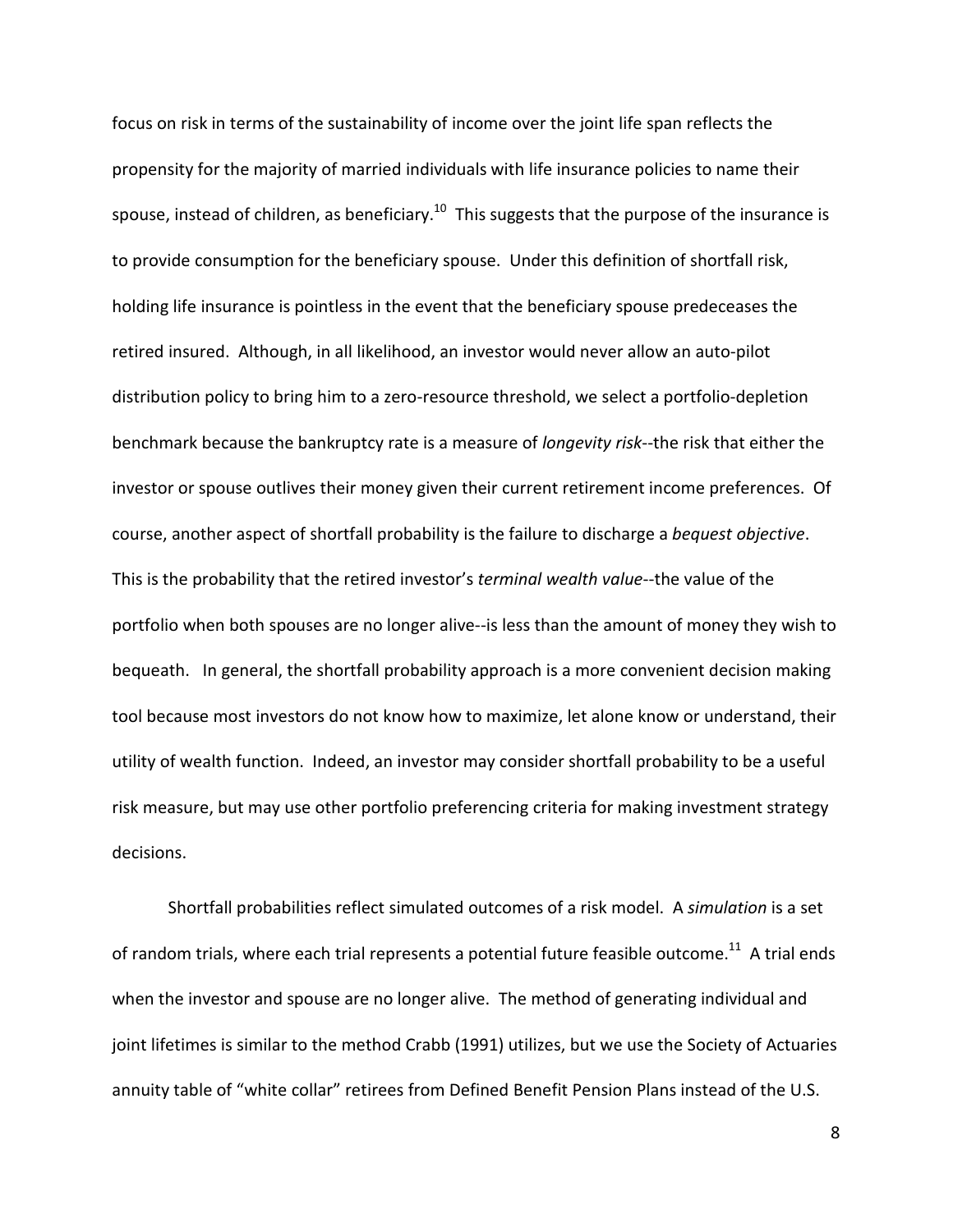Life Table. Survival rates using the annuity table are higher than those of the U.S. Life Table. Each case models two alternatives: the investor's decision to hold life insurance and the investor's decision to surrender the life insurance and invest the surrender proceeds, if any, into a diversified portfolio of financial assets. The simulation generates 5,000 random trials each of which reflects investor longevity as well as inflation environments and market evolutions for six diversified portfolio asset allocations. The results presume that once the decisions are made, the investors do not deviate from them. That is, the investors do not invest dynamically by opting to modify initial decisions based on future simulated outcomes as they would in a dynamic retirement withdrawal planning model (Stout & Mitchell, 2006) or a midcourse adjustment model (Spitzer, 2008).<sup>12</sup> Furthermore, the results do not assume an age phased reduction in the equity allocation for the six allocation options. Instead, each portfolio is rebalanced annually to its original allocation target. The model further assumes that, at the insured's time of death, the full amount of the life insurance benefits are invested in the portfolio as prescribed by the asset allocation. Portfolio values are adjusted for inflation but not for taxes. Both taxes and transaction costs are ignored for the purposes of isolating the economic tradeoffs in the insurance and asset allocation decisions.<sup>13</sup> The model measures shortfall probabilities by dividing the number of trials that fail the shortfall criterion by the total number of trials (5,000) in the simulation. The retirees can compare the results from the two simulations to make an informed decision on whether to hold an insurance policy or surrender it, based on the shortfall probabilities and the terminal wealth values that best reflect their economic goals, risk preferences, and constraints. Thus, a preference for a specific asset allocation / insurance configuration defines implicitly the investors' utility function.<sup>14</sup>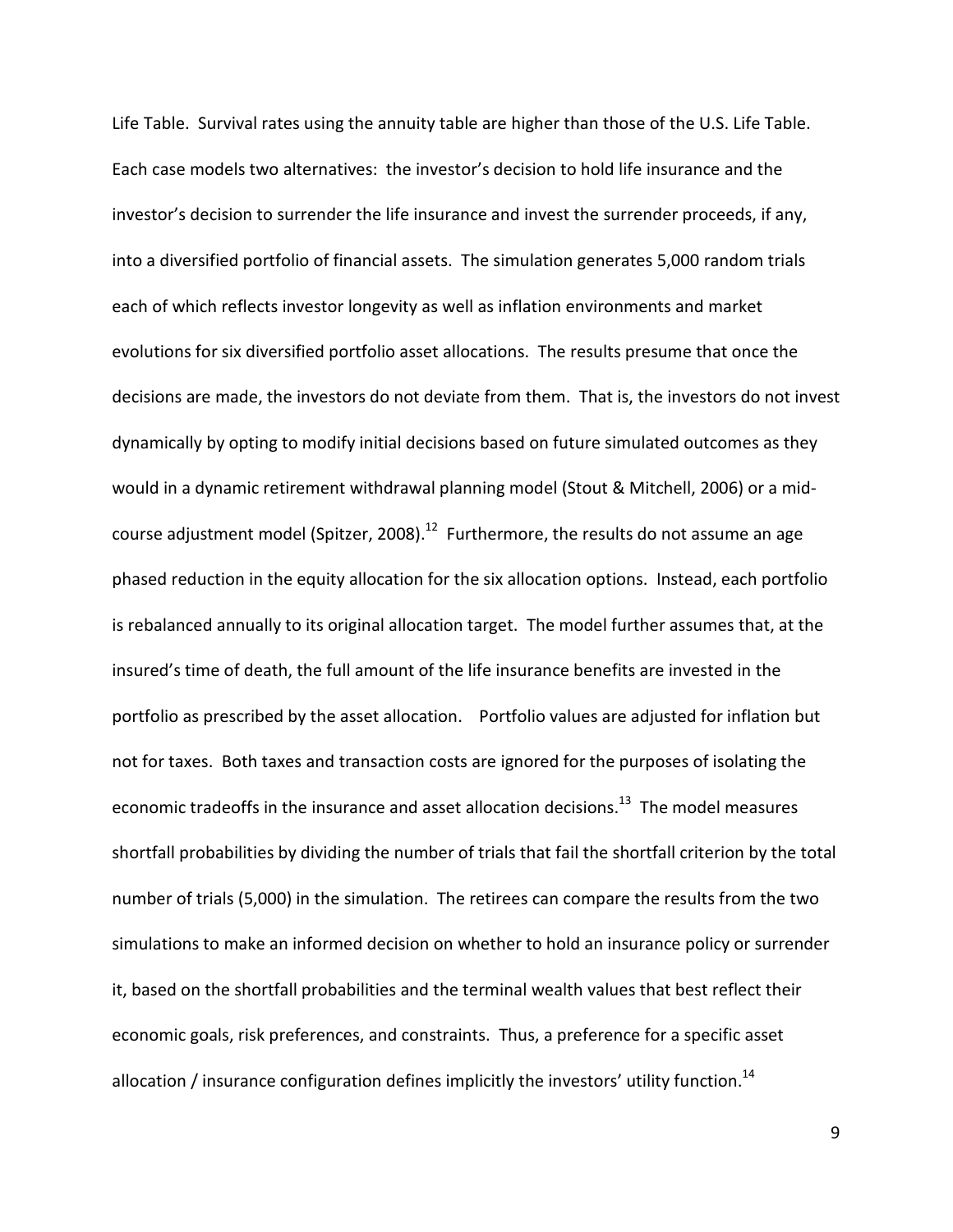Some argue that insurance products—mortality contingent claims—are asset classes in the portfolio theory sense (Weber & Hause, 2008). Such contracts do not meet the conventional criteria for defining an asset class. For example, Sharpe, Chen, Pinto, and McLeavey (2007) assert that "…the investor needs a logical framework for examining the not infrequent claims by sponsors of new investment products that their product is a new asset class..." They provide five criteria for specifying asset classes:

- 1. Assets within an asset class should be relatively homogeneous;
- 2. Asset classes should be mutually exclusive;
- 3. Asset classes should be diversifying;
- 4. The asset classes as a group should make up a preponderance of world investable wealth; and,
- 5. The asset class should have the capacity to absorb a significant fraction of the investor's portfolio without seriously affecting the portfolio's liquidity.

Under the lifecycle hypothesis, the demand to hold insurance is optimally determined simultaneously with the demand to hold other portfolio assets which, in turn, are optimized and managed in the context of total human wealth. However, the demand may arise more from a desire to hedge the risk of income loss by using an actuarial instrument rather than from a desire to mitigate diversifiable risk by using financial assets. The fact that risk can be mitigated either by an actuarial approach, an investment approach, a financial engineering approach, or by a combination thereof, does not necessarily mean that mortality contingent claims are asset classes. To argue otherwise suggests that one also has a burden of proof to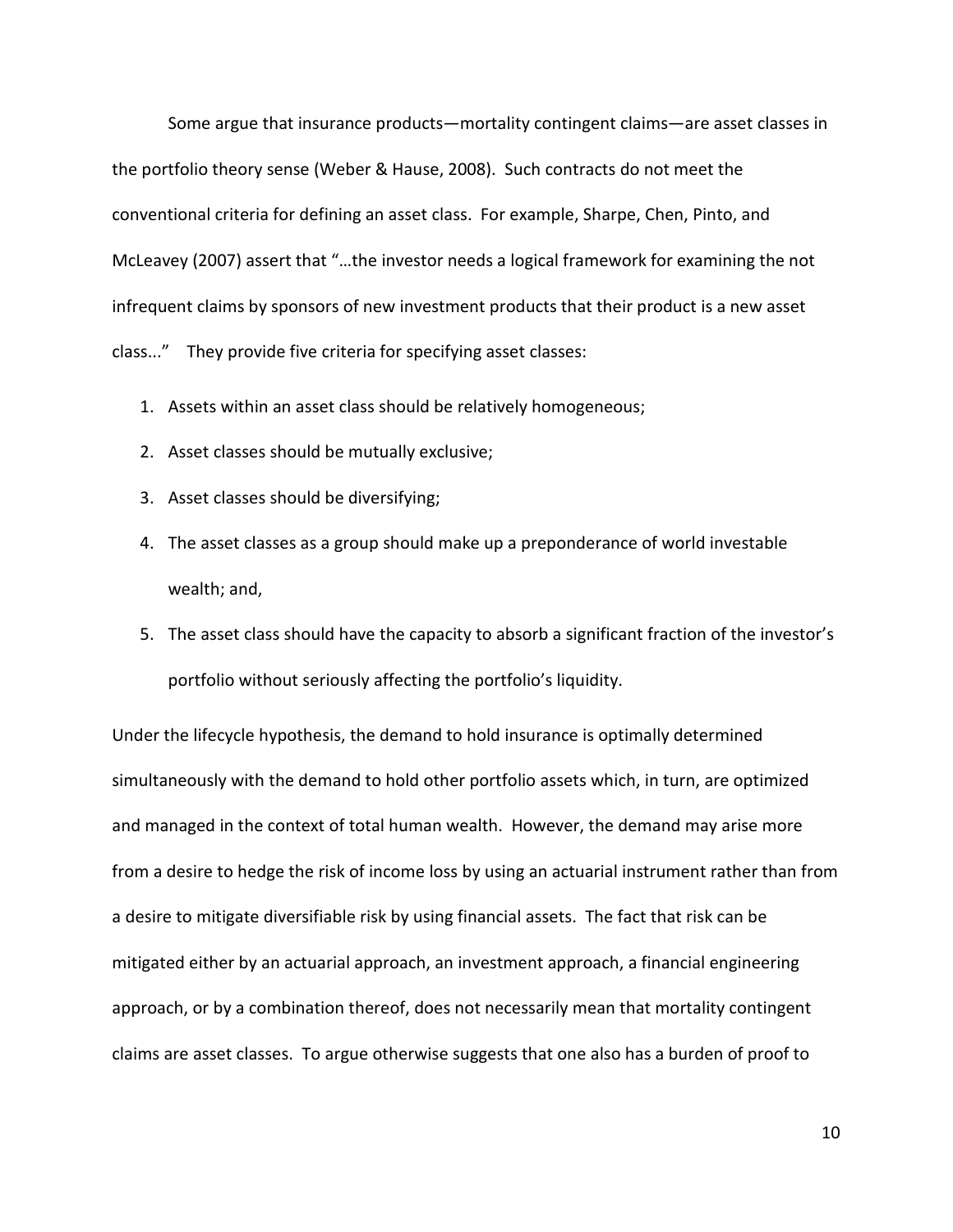show that any contingent claim contract altering a portfolio's payoff function—e.g., derivative contracts—constitute an asset class.

Mayers and Smith (1983) point out that "a sufficient condition for the separability of the demand for insurance from other portfolio decisions is that the losses of a particular type are orthogonal to the payoffs to all marketable assets, the individual's gross human capital, and the losses associated with other insurable events." Buser and Smith (1983), as noted above, argue that insuring against lost income "…may be modeled as a portfolio problem in which the return on a life insurance contract is negatively correlated with the return on the claim." However, according to Buser and Smith, this claim is a convenient assumption only for term insurance. Policies with non-guaranteed cash value elements—account values and dividends rely on the performance of insurance companies investing in capital markets. In terms of modern portfolio theory, such contracts are non-zero-beta policies. The fact that (term) life insurance payoffs appear to have zero correlation to the returns of both marketable and nonmarketable assets provides some justification for asserting that an insurance contract represents a separate asset class. However, lottery tickets also provide contingent payoffs orthogonal—covariance equal to zero—to human wealth, insurance contracts, and financial assets. These observations notwithstanding, Horneff, Maurer, Stamos, (2006) and others (2007) (2008) claim that "…annuities define an asset class with certain age dependent return characteristics because payments are conditional on survival."

Regardless of how the insurance-as-asset-class debate resolves itself, research has shown that the asset allocation decision should be made jointly with the decision to hold life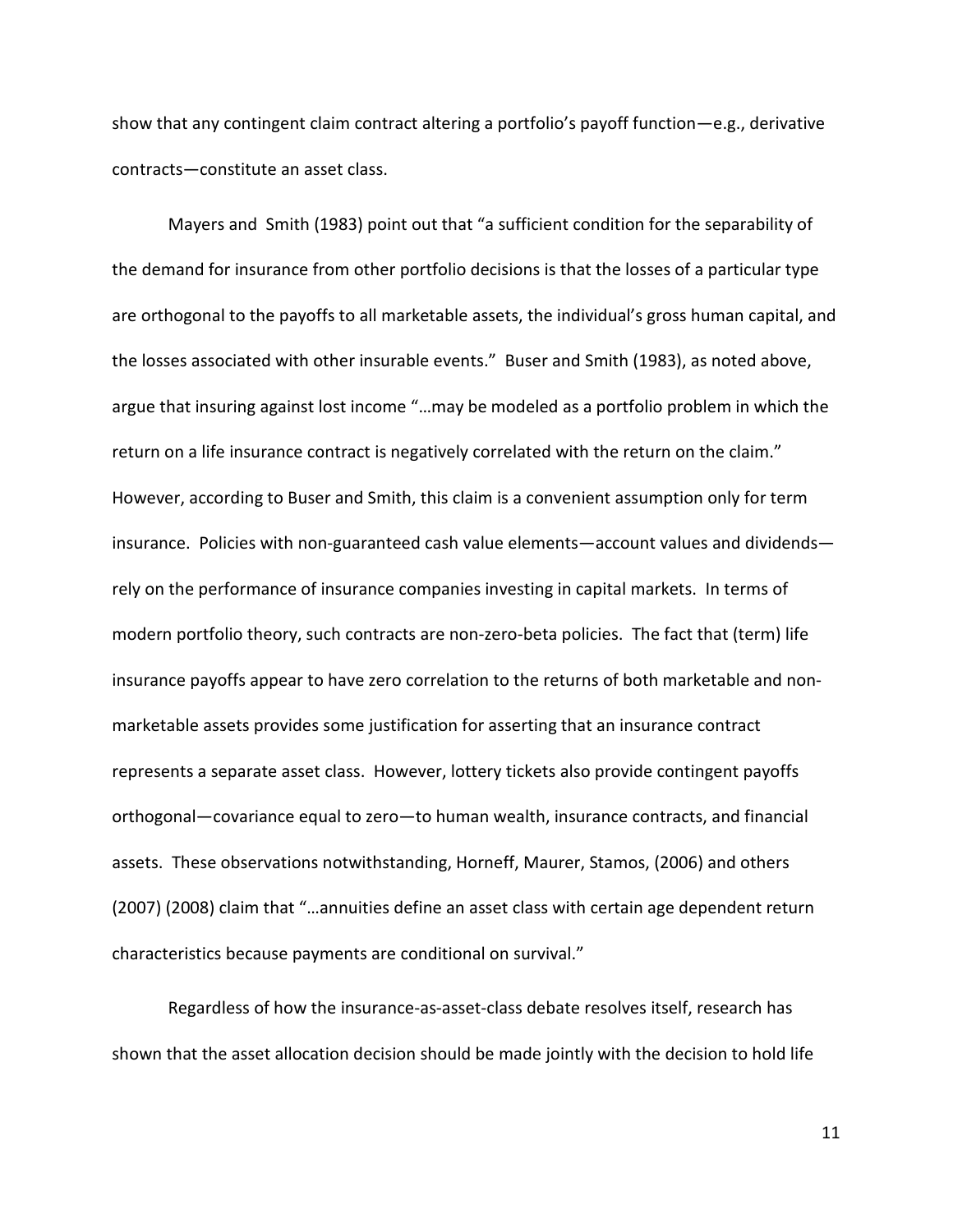insurance (Chen, Ibbotson, Milevsky, & Zhu, 2006). Therefore the decision to hold life insurance and the choice of asset allocation are looked at in tandem.

## **3. Results**

### <span id="page-11-0"></span>**Case 1**

Consider a couple who are already well into retirement and have no bequest motives, but require that their assets provide income over their joint life span. Their financial assets consist of a portfolio worth \$1,000,000. The insured is a healthy 71 year old male who owns a whole life insurance policy that is paid up (no premium payments required) and is protected against inflation.<sup>15</sup> We assume a current death benefit value of \$275,000. The insurance program assumes ownership of a fully funded participating whole life contract where dividends purchase paid-up additions. The model assumes that additions provide an increasing death benefit that approximates the path of stochastic inflation rates. The insurance can be sold for \$160,000 where this amount represents the higher of a life settlement offer or the nonforfeiture cash surrender value contract option. The policy beneficiary is a healthy 68 year old female. Their portfolio must provide an inflation adjusted annual distribution of \$40,000 (a common 4% distribution of initial value rule of thumb) to support the annual lifestyle target. To simplify the distribution assumption, projected annual consumption will remain the same regardless of the number of living spouses. The investors must make two decisions jointly given their current \$1,000,000 portfolio value, their insurance policy provisions, their cash flow needs, and their health status:

• should they hold or sell their insurance policy and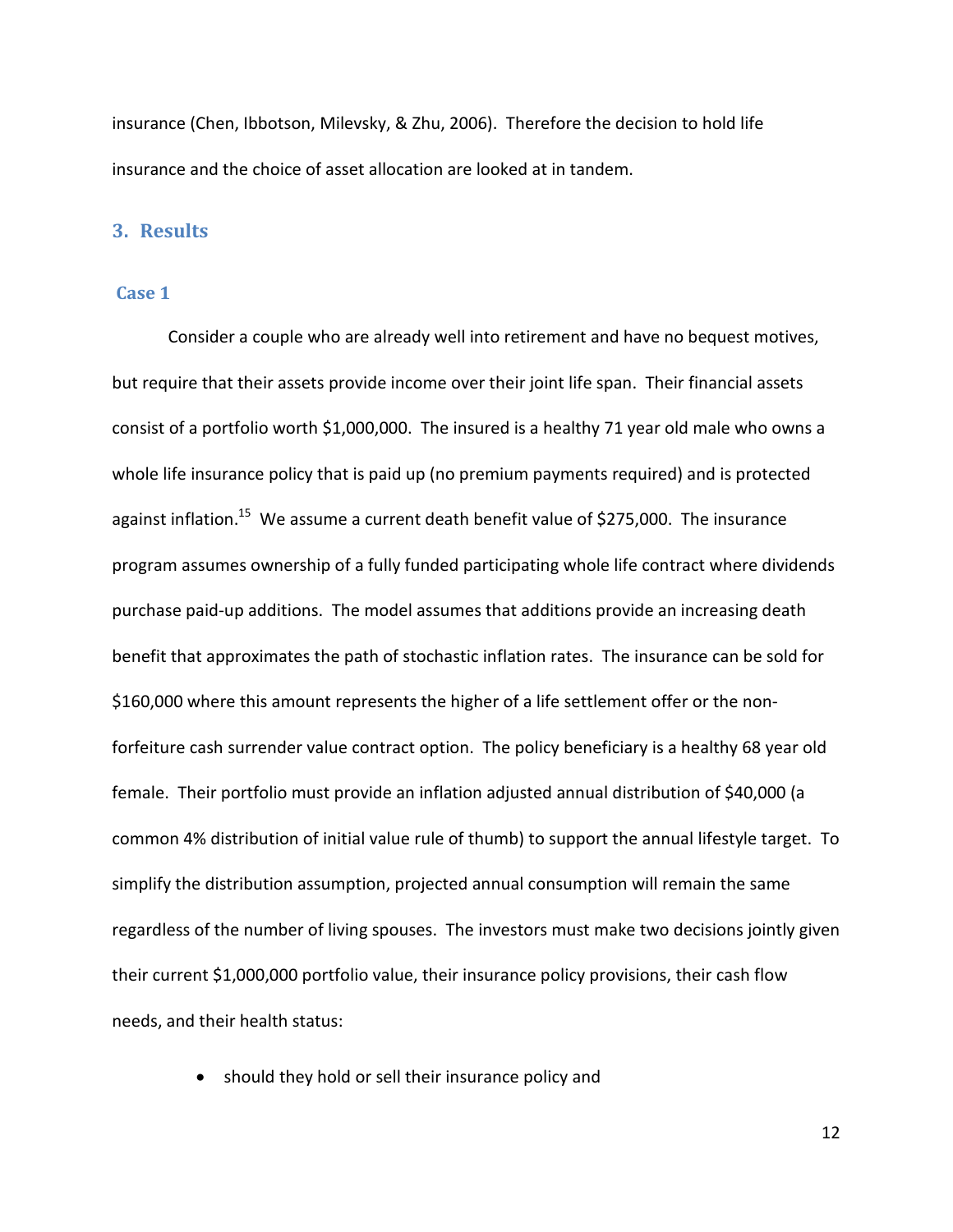• how risky should their portfolio be?

Results of simulation analysis for each case are provided in the corresponding tables and figures. Each column of Table 1 represents a portfolio asset allocation option, with the first number representing the percentage allocated to equity and the number after the dash the percentage allocated to fixed income securities.<sup>16</sup> The portfolio allocations become more conservative when reading the table left to right. The top two rows of Table 1 and the blue line of Figure 1 provide the results for the simulation where the investors hold the insurance policy. The row title "Median Value" presents the median (50<sup>th</sup> percentile) terminal portfolio value. The row titled "Bankruptcy Rate" is the percentage of trials in which at least one spouse is alive without resources. The bottom two rows and the red line illustrate results if the investor sells the policy.

## [\[Table 1](#page-30-0) goes here]

# [\[Figure 1](#page-33-0) goes here]

Since these hypothetical investors have no bequest motives, the primary statistic of interest is the probability of bankruptcy. Of the twelve options, if the investors hold their insurance policy and invest their portfolio assets in a well diversified 20% equity portfolio and 80% fixed income, they have the lowest bankruptcy rate. Although the combination of a portfolio allocated 20-80 and an insurance policy minimizes their bankruptcy rate, it may not be the best option for every similarly situated investor. The primary objective is to adopt a "Min-Min" strategy that reduces bankruptcy risk to its lowest value. The expected cost of adopting such a strategy is the difference between the median value of the 20-80 portfolio and the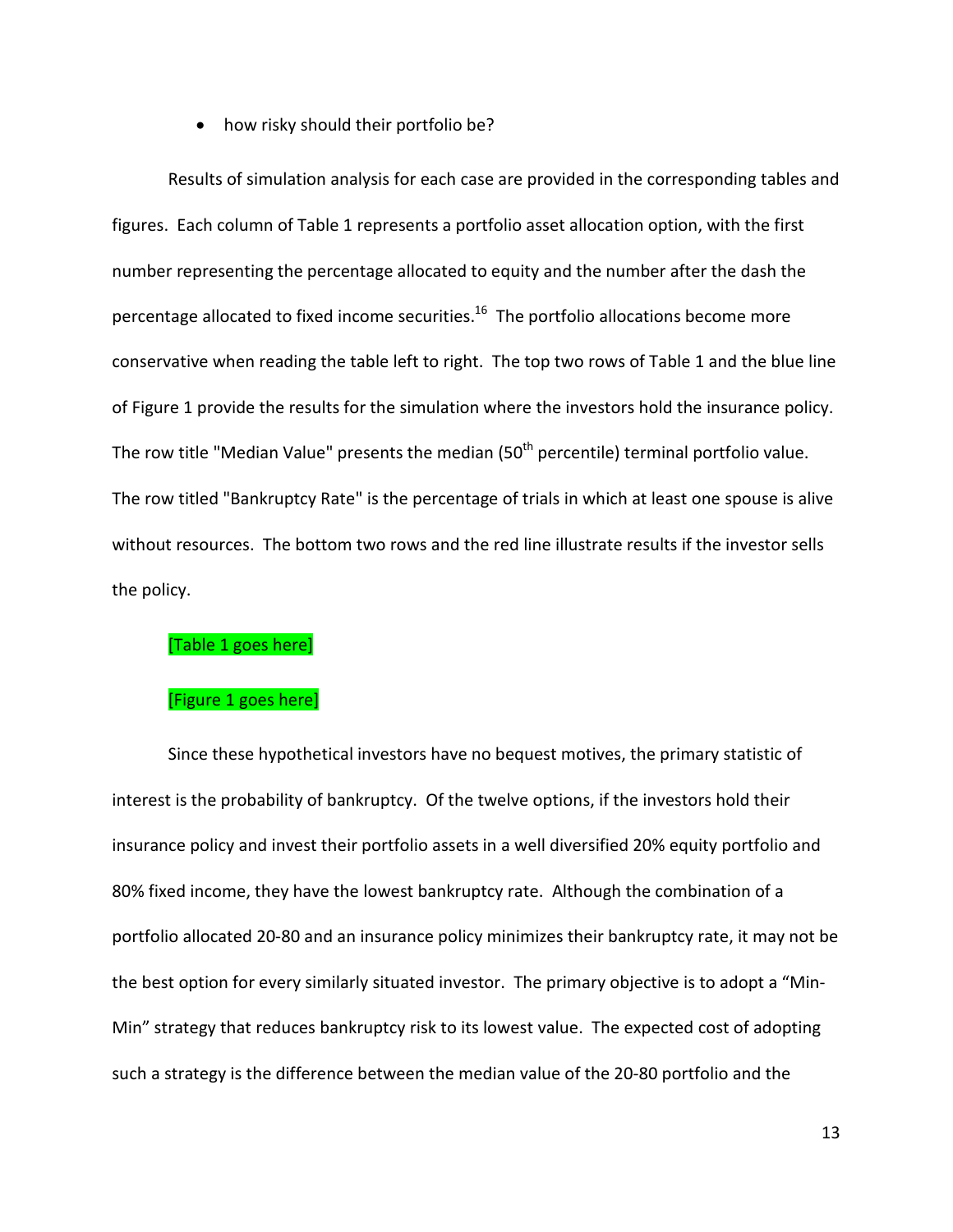competing allocation choices. For example, selecting the 20-80 allocation instead of the 60-40 allocation reduces the risk of ruin from 10.2% to 4.1% at an expected cost of approximately \$500,000. The "premium" for the risk reduction is, therefore, approximately 50% of current wealth.<sup>17</sup> Note that if the investors decided to allocate 100% to bonds, the decision to sell, rather than hold, the insurance policy results in lower bankruptcy rates. Although unlikely, the retirees may choose this option if they are highly sensitive to short-term changes in their portfolio's market value.

Although minimizing the chance of bankruptcy is the investors' greatest concern, they may also be interested in the expected value of their portfolio in so far as any terminal wealth value above zero has the potential of providing them a better standard of living. They would like to minimize bankruptcy risk, but would also like to spend most of their portfolio by the time both individuals are no longer alive.<sup>18</sup> The next case mirrors this objective.

### **Case 2**

Suppose that after looking at the results from the Case 1 analysis, the investors conclude that although they are comfortable with the bankruptcy rates, the terminal portfolio values are high. Hypothetically, they wouldn't mind increasing their chance of bankruptcy if it would mean increasing their living standard. They could, for example, decide to increase lifetime distributions from \$40,000 to \$50,000. Alternatively, they may consider a modified scenario where they enjoy a more expensive lifestyle for a few years and then gradually become more conservative as they age. They are considering a "front loaded" distribution policy: \$70,000 for the first 5 years, \$60,000 for the next 5 years, \$50,000 for years 11 through 15, then finally \$40,000 for years 15 and beyond.<sup>19</sup> Results of this election appear in Table 2.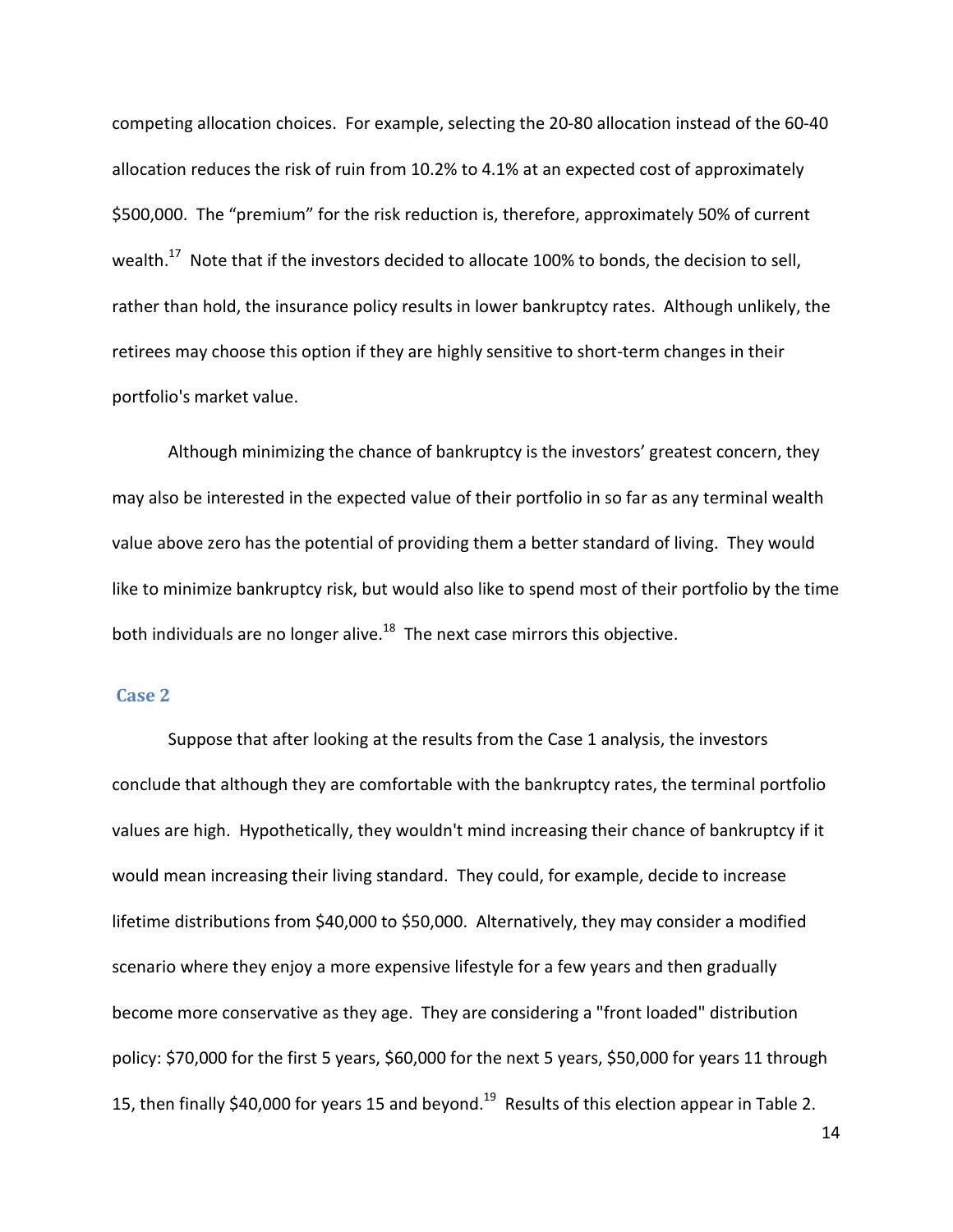#### [\[Table 2](#page-30-1) goes here]

#### [\[Figure 2](#page-34-0) goes here]

Compared to Case 1, it's not surprising that the overall bankruptcy rates increase and the overall terminal values decrease. Under a shortfall probability evaluation metric, the answer to the allocation question is still to invest in the 20-80 portfolio: it has the lowest bankruptcy rate, ignoring the decision on life insurance. In contrast to Case 1 however, the decision to sell the life insurance policy yields a lower bankruptcy rate than the decision to hold it. If the investors are still comfortable with the rate of bankruptcy, they may opt to sell their insurance policy and allocate the proceeds to a 20% equity - 80% bond portfolio.

# **Case 3**

Referring back to the base case of a constant \$40,000 annual portfolio distribution, suppose that the age of the female insurance beneficiary is 63 instead of 68. Case Three examines the affects of the beneficiary's age on the joint decisions (retain or sell / vector of asset allocation weights) under consideration.

#### [\[Table 3](#page-30-2) goes here]

#### [\[Figure 3](#page-34-1) goes here]

Not surprisingly, the value of the insurance policy increases as the age difference between the male insured and the female beneficiary increases. In Case 1, the difference is three years; here the difference is eight. Even in the 100% bond allocation, it is beneficial to hold the insurance policy. The results arise from the longer joint lifespan. The chance of a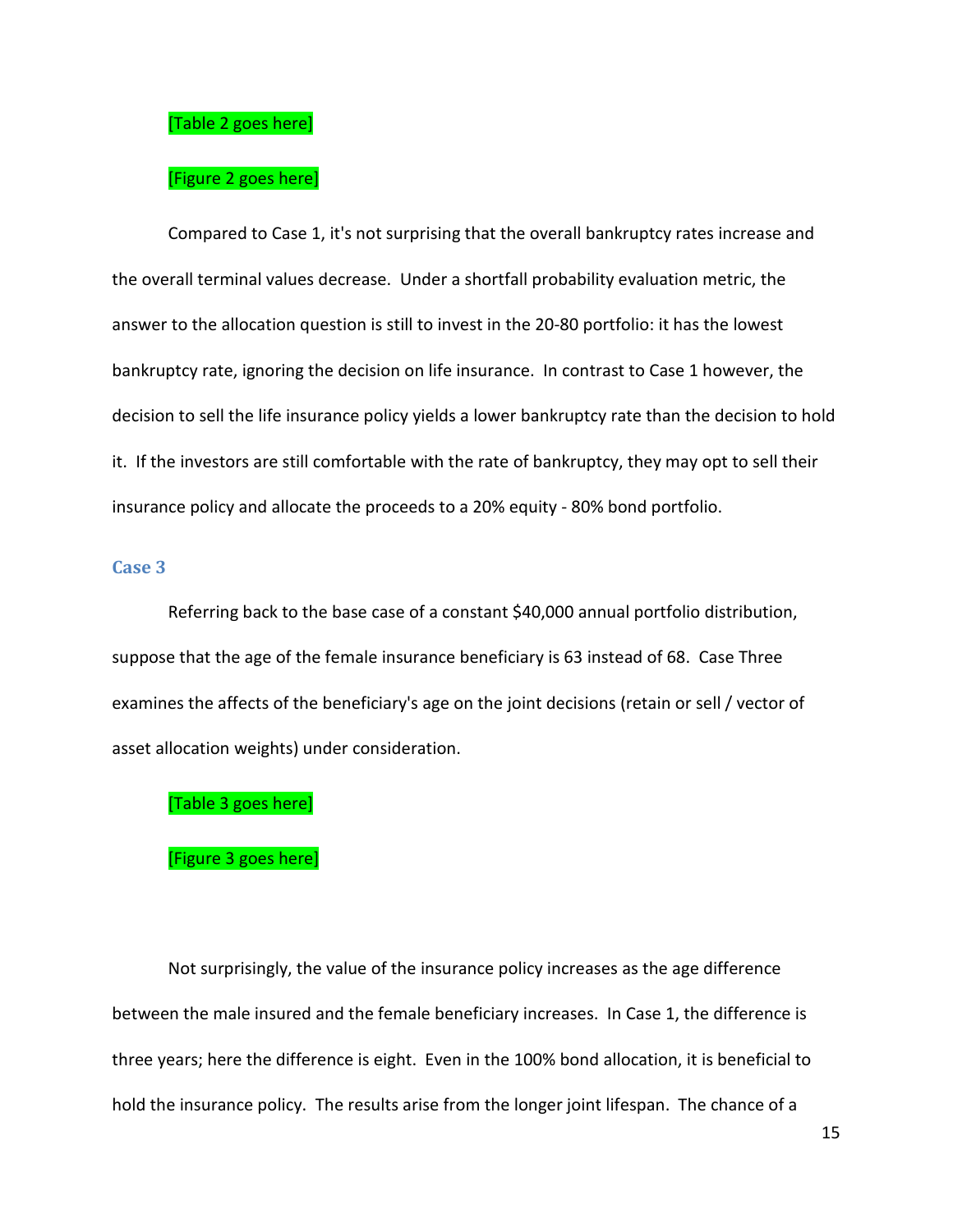policy payout increases because the beneficiary has a lower probability of dying prior to the policy holder.

#### <span id="page-15-0"></span>**Case 4**

Now assume that the insurance beneficiary is 73, five years older than the base case of 68. This increases the probability of the beneficiary dying before the insured, so the value of holding the insurance policy should decrease. The results confirm this intuition. In fact, under a shortfall probability preferencing metric, the choice to sell is better than the choice to hold, regardless of the allocation.<sup>20</sup>

[\[Table 4](#page-30-3) goes here]

### [\[Figure 4](#page-35-0) goes here]

The age difference is a proxy for a more fundamental aspect affecting the demand to hold life insurance, namely the probability that the insured dies before the beneficiary, in which case the policy pays out and contributes to the sustainability of lifetime consumption. Otherwise, on the death of the surviving insured spouse, the proceeds add to terminal wealth but fail to enhance the utility of lifetime consumption. $^{21}$ 

## **Case 5**

The universe of life insurance contracts is so vast that an examination of each type of product is beyond the scope of this paper. However, we examine of the potential effects of a different insurance policy type on the investor's financial objectives. The cases considered so far assume a whole life insurance policy that requires no premium payments and that pays an inflation adjusted benefit at the time of the insured's death. In this case, we assume that the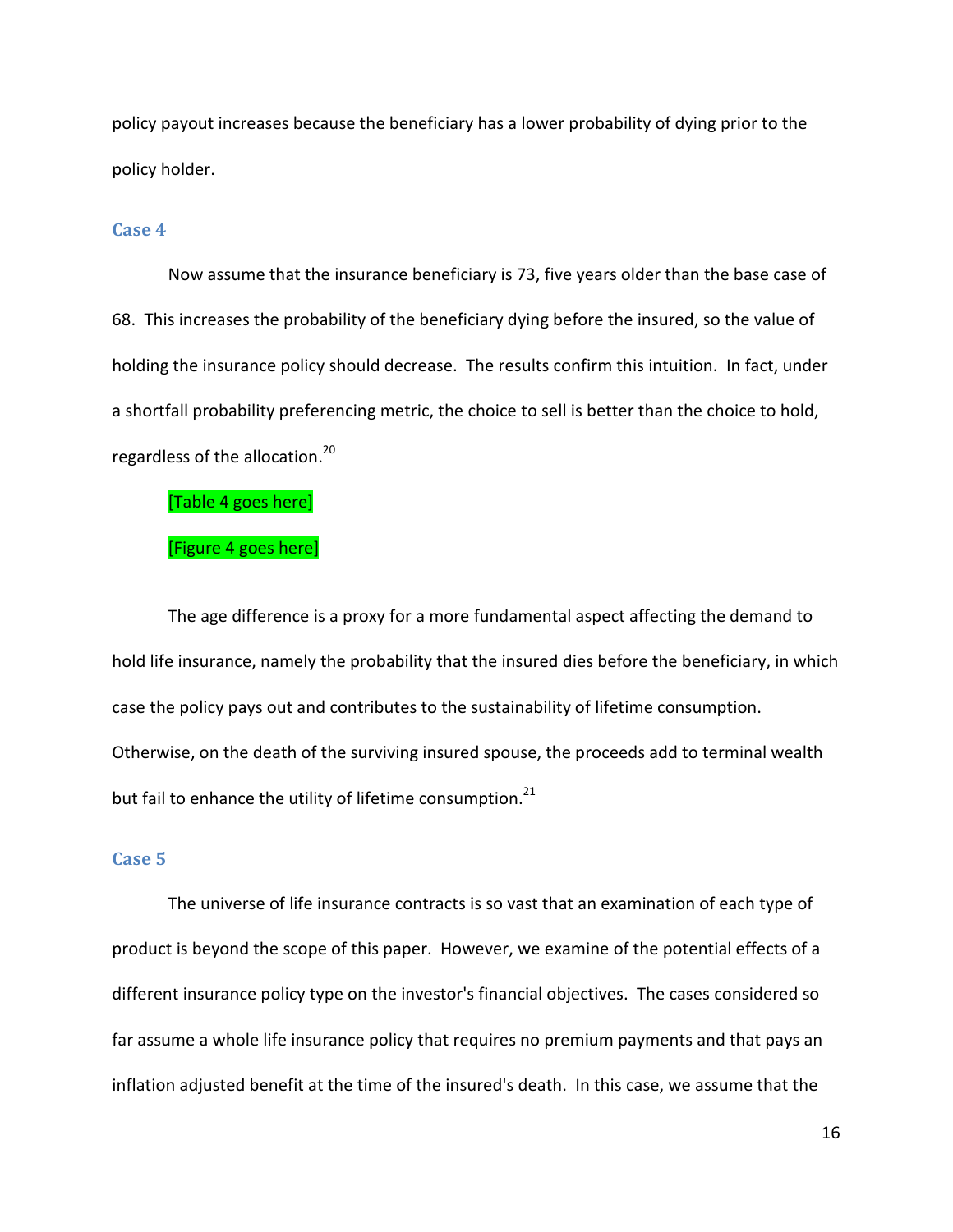insured investor from Case 1 has a term insurance policy set to expire in seven years, and that he will not renew it after it expires. Furthermore, the policy has no cash value and requires a monthly premium payment of \$400 that is paid from the portfolio. Therefore, if the insured dies during the first seven years, the nominal benefit of \$275,000 is paid out and premium payments from the portfolio stop. If the insured dies after seven years, premium payments have stopped, the policy expires, and no benefit is paid out at the time of the insured's death. The insurance option for the investor here is slightly different. Instead of surrendering the policy for a lump sum of money to be invested in the portfolio, the economic benefit of exercising the surrender/lapse option is to retain within the portfolio the flow of payments that would have gone to insurance premiums. The asset allocation questions, however, remain the same.

### [\[Table 5](#page-31-0) goes here]

#### [\[Figure 5](#page-35-1) goes here]

If the investors want the lowest bankruptcy rate, they would again select a 20% equity allocation weighting and let their insurance policy lapse (the series labeled "Sell" is replaced with "Lapse" in Table 5 and Figure 5). This is in contrast to Case 1 where the best option was to hold onto the life insurance product. There is no doubt that different insurance products will affect the decision to hold or sell preexisting insurance policies. Even within this simple case of term insurance, it is easy to see how different term structures or premium amounts can lead the investor to different decisions. Adding to the dimensionality of the problem is the fact that the optimal insurance decision is also a function of the preferred asset allocation. This is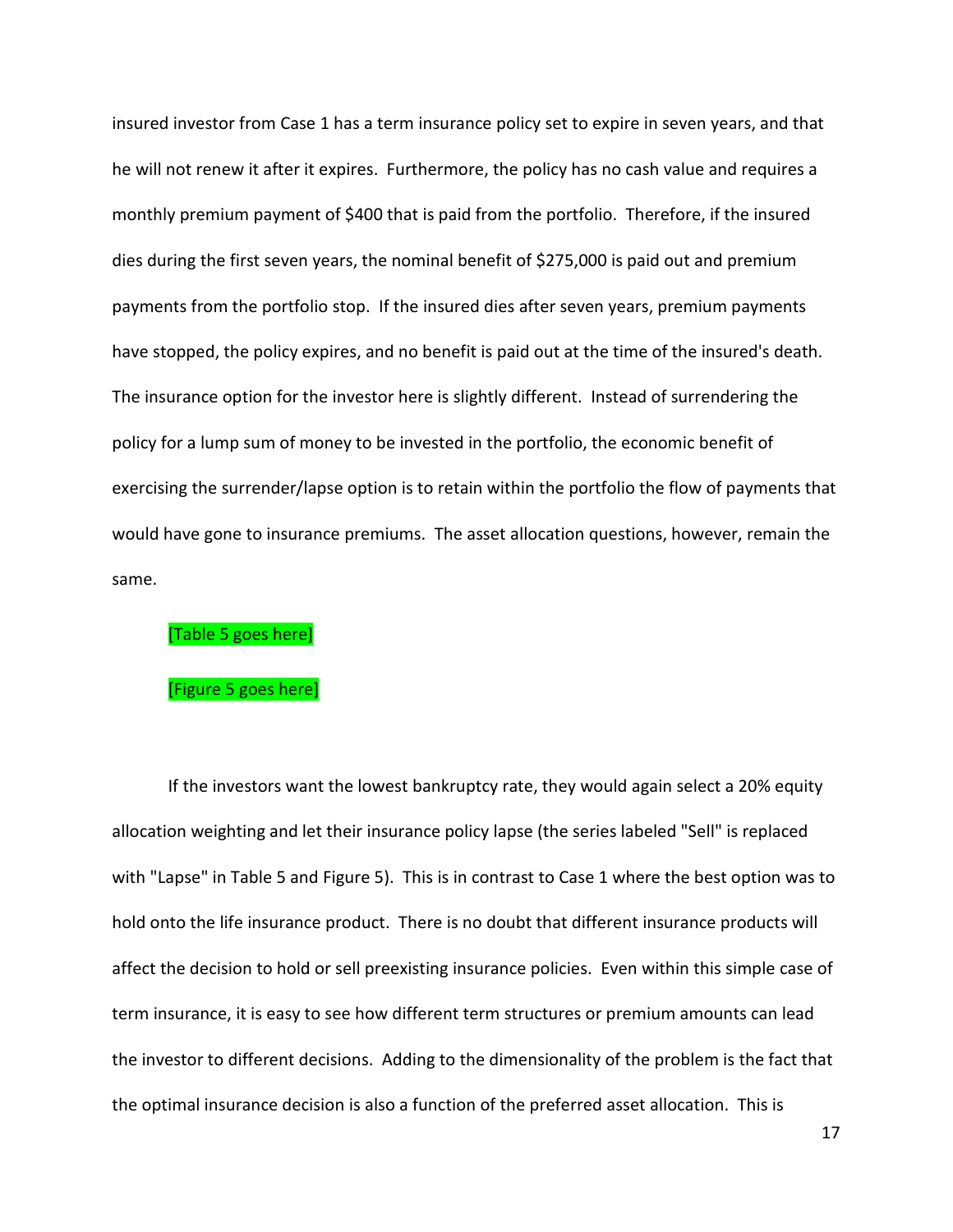apparent for Case 5 as there is no systematic dominance of the retain or lapse option throughout the range of portfolio allocation choices.

#### **Case 6**

Now suppose that the investors in Case 5 are not only concerned with their chance of bankruptcy, but are also concerned with leaving a bequest of \$300,000 to their children or charity. With the bequest objective in mind, the investors have added a new criterion to evaluate their investment options. Instead of selecting the portfolio and insurance option with the lowest bankruptcy rates, they choose the option that has the lowest probability of a bequest value of less than \$300,000. Using the results from the simulation in Case Five, we replace the bankruptcy shortfall criterion with the bequest shortfall criterion.

#### [\[Table 6](#page-31-1) goes here]

#### [\[Figure 6](#page-36-0) goes here]

In Table 6, "Bankruptcy Rate" has been replaced with "Shortfall Rate" to indicate the likelihood that the terminal portfolio value, or bequest, is less than \$300,000. In this scenario, the option with the lowest probability of bequeathing \$300,000 is to hold onto the term insurance policy and hold a portfolio allocated 40% to equities and 60% to fixed income. When compared to Case 5, this case illustrates the effects of adding a bequest motive to investor objectives. The option with the lowest bankruptcy rate was to let the term insurance policy lapse and select a 20-80 allocation. The option with the greatest likelihood of achieving a bequest equal to or greater than \$300,000 is to retain the insurance policy and select a 40-60 allocation.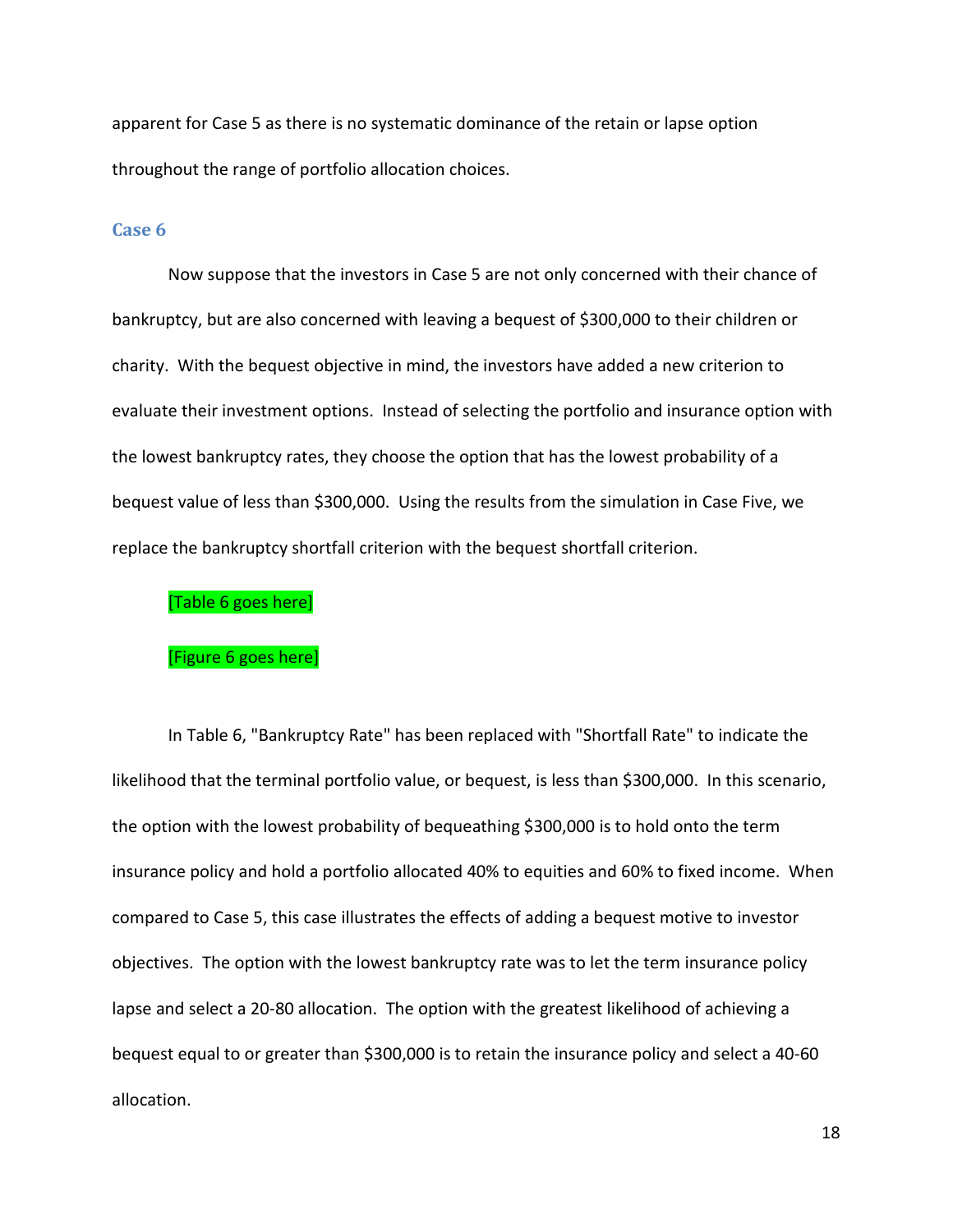## **4. Conclusion**

We examined six different scenarios, under several shortfall preferencing criteria. Each case yields its own best investment/insurance options. Case 1--the base case-- introduces client circumstances. Case 2 considers a front-loaded distribution policy and how it affects the best investment/insurance options for the investors. Case 3 and Case 4 illustrate how option values are a function of age difference. Case 5 illustrates planning options for term insurance. Finally, Case 6 shows the potential impact of a bequest objective. Table 7 summarizes the preferred joint options for each fact pattern under a shortfall risk minimization preferencing criterion. The table suggests the difficulty financial planners face in applying a general rule—or, a narrowly focused preferencing metric—regarding insurance advice for retirees.

## [\[Table 7](#page-31-2) goes here]

Although theoretical models provide a framework for thinking about investment/insurance decisions, financial planners that blindly follow theoretical models can lead investors astray whenever the models do not account for unique risk and reward preferences. By contrast, financial planners could use output from a credible simulation based risk model tailored to client specific circumstance to jointly determine asset allocation and insurance demand. Is it better to retain or sell the life insurance policy? Will a sale enhance or detract from the ability to take more periodic income from the portfolio? Are the bequest motives reasonable in the light of lifetime consumption targets? The best investment/insurance options depend on several factors some of which (e.g., health status) are subject to change throughout the applicable planning horizon. Given the stochastic nature of the process, simulating shortfall probabilities allows financial planners, from time to time, to re-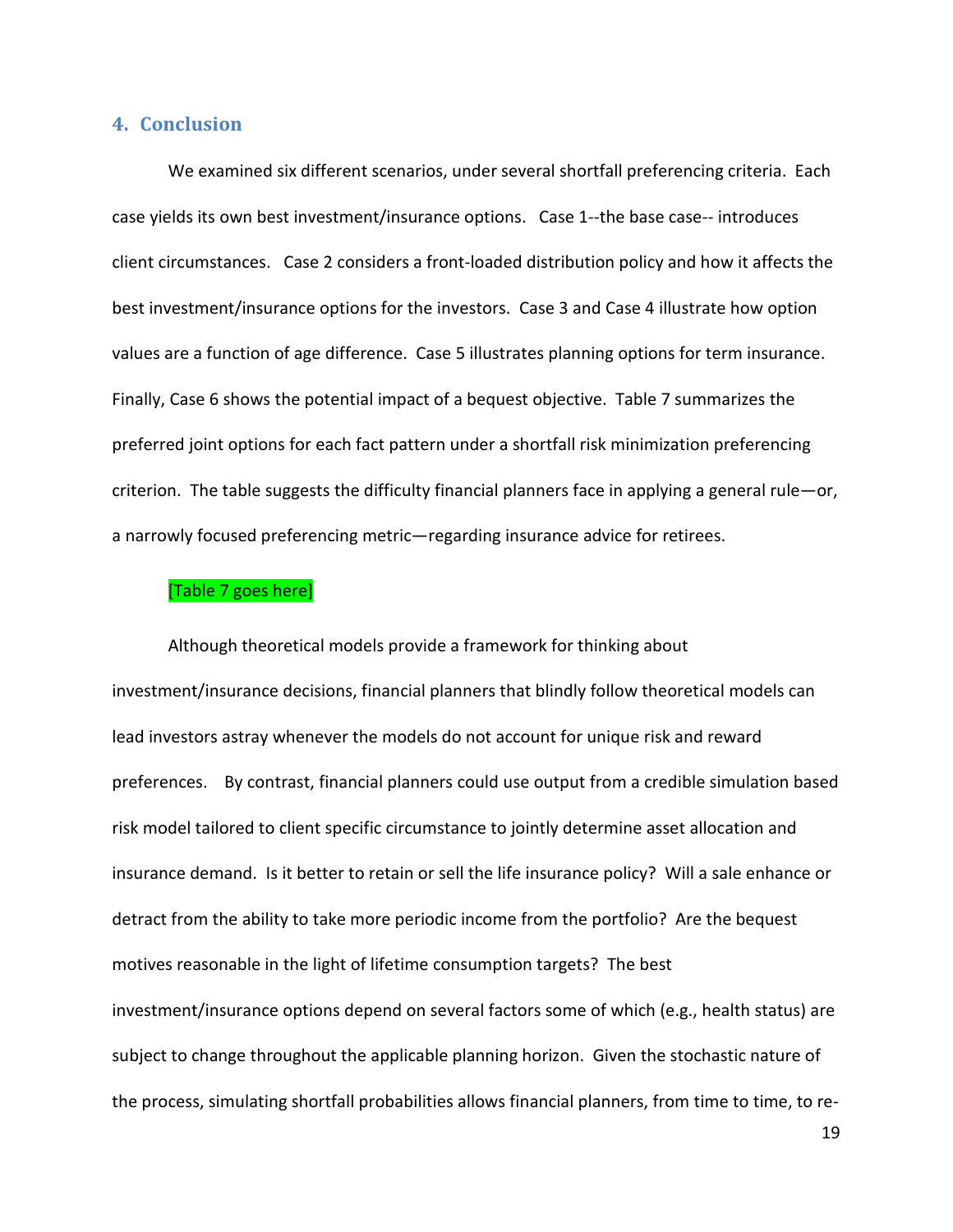evaluate the decision options investors face as their financial asset portfolio evolves. Thus, initial decisions can be periodically revisited as part of a dynamic, integrated financial and actuarial asset management approach.

# **5. Appendices**

#### **Appendix I: Portfolio Allocations & Data Sources**

Asset allocations are presented in the table below. The investments in each asset class are diversified baskets of securities, and the portfolios are rebalanced to the target allocations every twelve months. The input data consists of the time series of monthly returns described in [Table 9.](#page-33-1)If the benchmark index did not exist for the entire period of 1973 through 2009, the covariance matrix is calculated based on the partial data with shrinkage of off-diagonal elements if necessary to insure matrix invertibility.

[\[Table 8](#page-32-0) goes here]

#### [\[Table 9](#page-33-1) goes here]

#### **Appendix II: Risk Model**

The risk model simulated in this paper incorporates several 'moving parts' which are best characterized as random variables. These include:

The Planning Horizon-the applicable planning horizon can either be fixed (e.g., a university endowment will need to finance a new building in exactly 7 years) or variable (an indeterminate length). When the planning horizon is measured by life span, the application simulates sample lifetimes using a Society of Actuaries annuity table based on "white collar" retirees from Defined Benefit Pension Plans. This table is conservative (i.e., exhibits a force of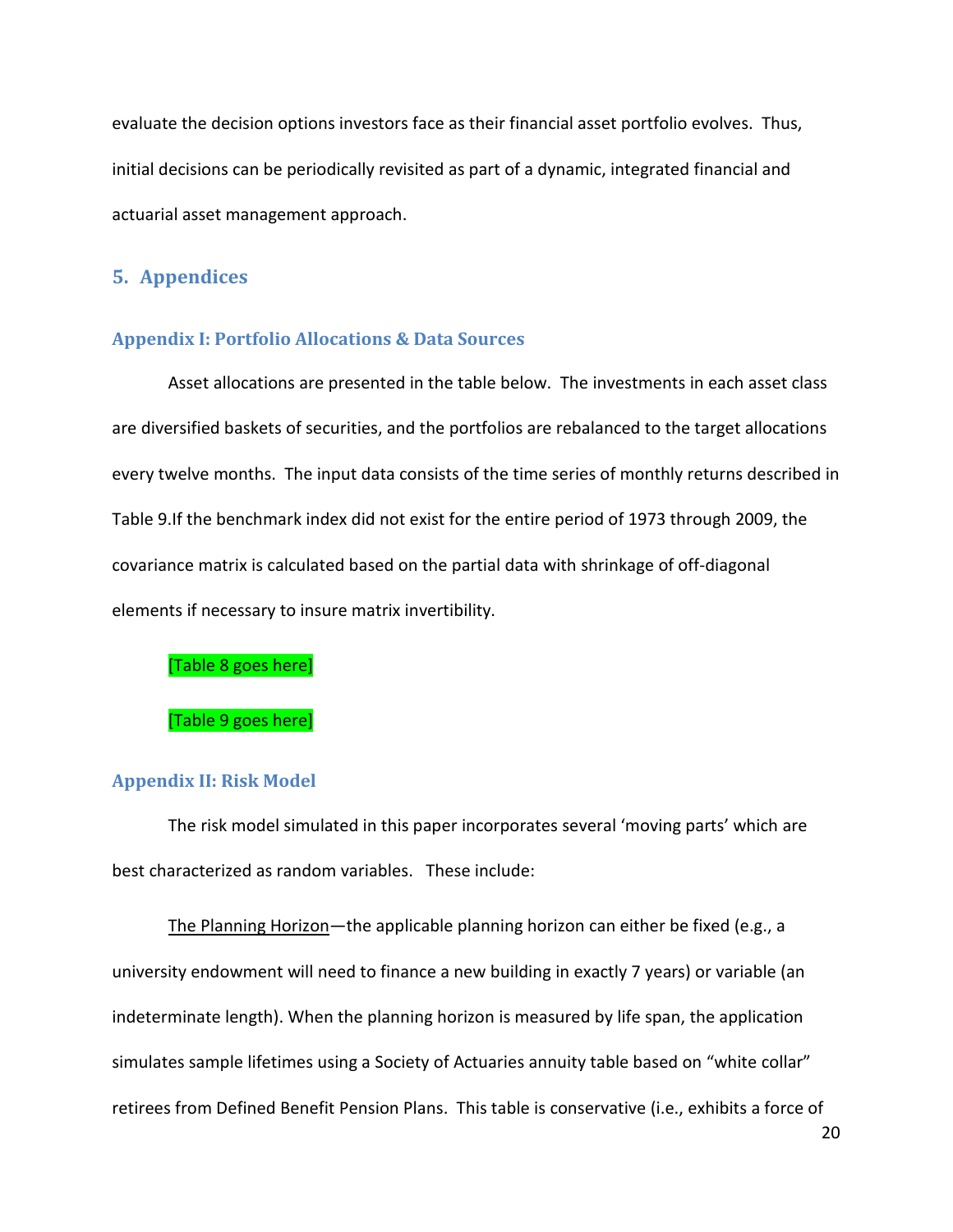mortality lower than general population tables used by Social Security); and, therefore suggests a higher likelihood of a long life. Unless otherwise indicated, the simulation reflects longevity expectations that assume good health.

The Economy—the risk model divides economies into two regimes: A Bear Market regime (defined as a 20% or greater peak to trough price decline for the Capital Appreciation S&P 500 stock index); and, a Bull Market regime. Using historical data from January 1973 through the end of 2009, the historical lengths of bull and bear markets are determined. The simulation employs a Markov-switching regime model (with a random selection for the initial economic regime) to determine the sequence of market conditions that the investor will face. The probability (p) that the initial economy is in a bull market regime or a bear market regime  $(1 - p)$  is based on historical frequencies. For all future periods, the model determines the probability of remaining in a bear market given that the last month was a bear; or, of switching from a bear to a bull market given the total duration of the bear market to date. Similar calculations are made for the probability of remaining in or leaving a bull market regime. Inflation—the model proxies inflation by the Consumer Price Index. Changes in the inflation rate are primary determinates of the likelihood that periodic investment returns are either positive or negative. The econometric model specifies the inflation generating process as a serially correlated random variable with a "smoothed" reversionary factor. Specifically, the algorithm regresses the average value of the previous 12 month's inflation against the average

value of the next twelve months.

When the application has not yet produced twelve monthly simulated values, the algorithm recursively calculates the average of the preceding twelve months by using the initial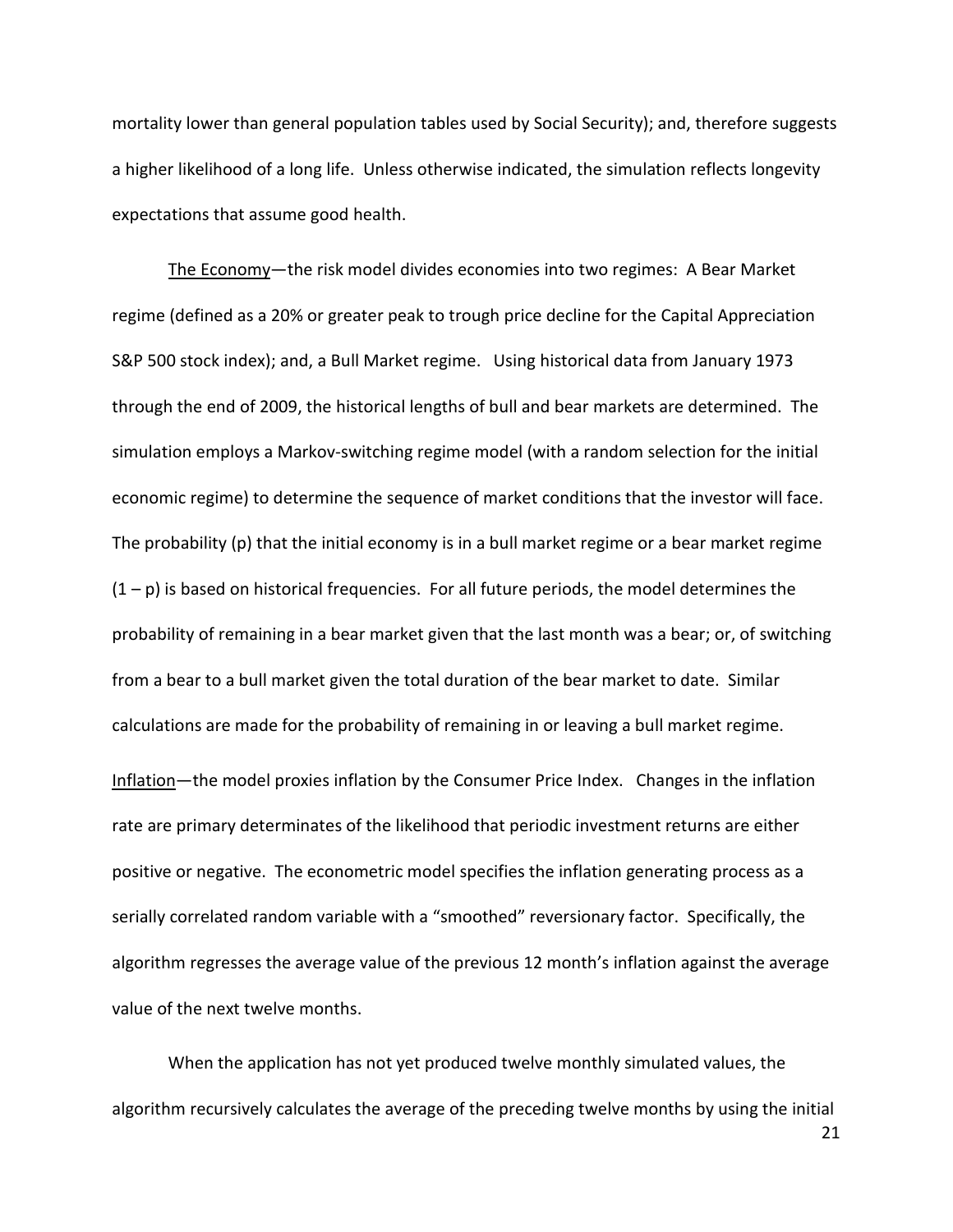value to replace any missing terms. Therefore, the value for average prior twelve month inflation in the second month is  $11/12$  \* the initial value +  $1/12$  \* the value in the first month. The persistence coefficient determines the speed of CPI mean reversion. The coefficient's value is calculated via a regression of the rolling twelve-month CPI against the rolling forward twelvemonth CPI. Thus the model assumes that inflation is an Ornstein-Uhlenbeck process which includes a term for autocorrelation as well as a term for mean-reversion.

Investment Returns—the model generates investment returns utilizing common matrix algebra techniques. Utilizing separate variance/covariance matrices from historical bull and bear market regimes, the application executes a Cholesky decomposition. It may also adjust dependence relationships by shrinking extreme off-diagonal elements to assure matrix invertibility. The Cholesky matrix algebra operation "divides" a variance/covariance matrix into upper and lower triangle matrices which make them equivalent to the square root of a variance matrix. If there exists a lower triangle matrix **C** such that the historical matrix **V** = **CC<sup>t</sup>** , then **C** is a Cholesky matrix. The application simulates combinations of return series where each historical return series  $(\vec{x})$  is transformed (by subtracting the mean and dividing by the standard deviation) into an independent standard normal variable  $(\vec{z})$ . The computer's random number generation function can readily simulate future evolutions for each independent return vector by drawing values for uncorrelated zero-mean variables. Premultiplying the vectors of simulated independent returns by  $\mathbf{c}$   $C(\vec{z})$  restores their equivalency to each original return series $(\vec{x}) = C(\vec{z})$ . The variance of the independent vectors is easily determined; and, pre and post multiplication of the variance of  $(\vec{z})$  by the appropriate lower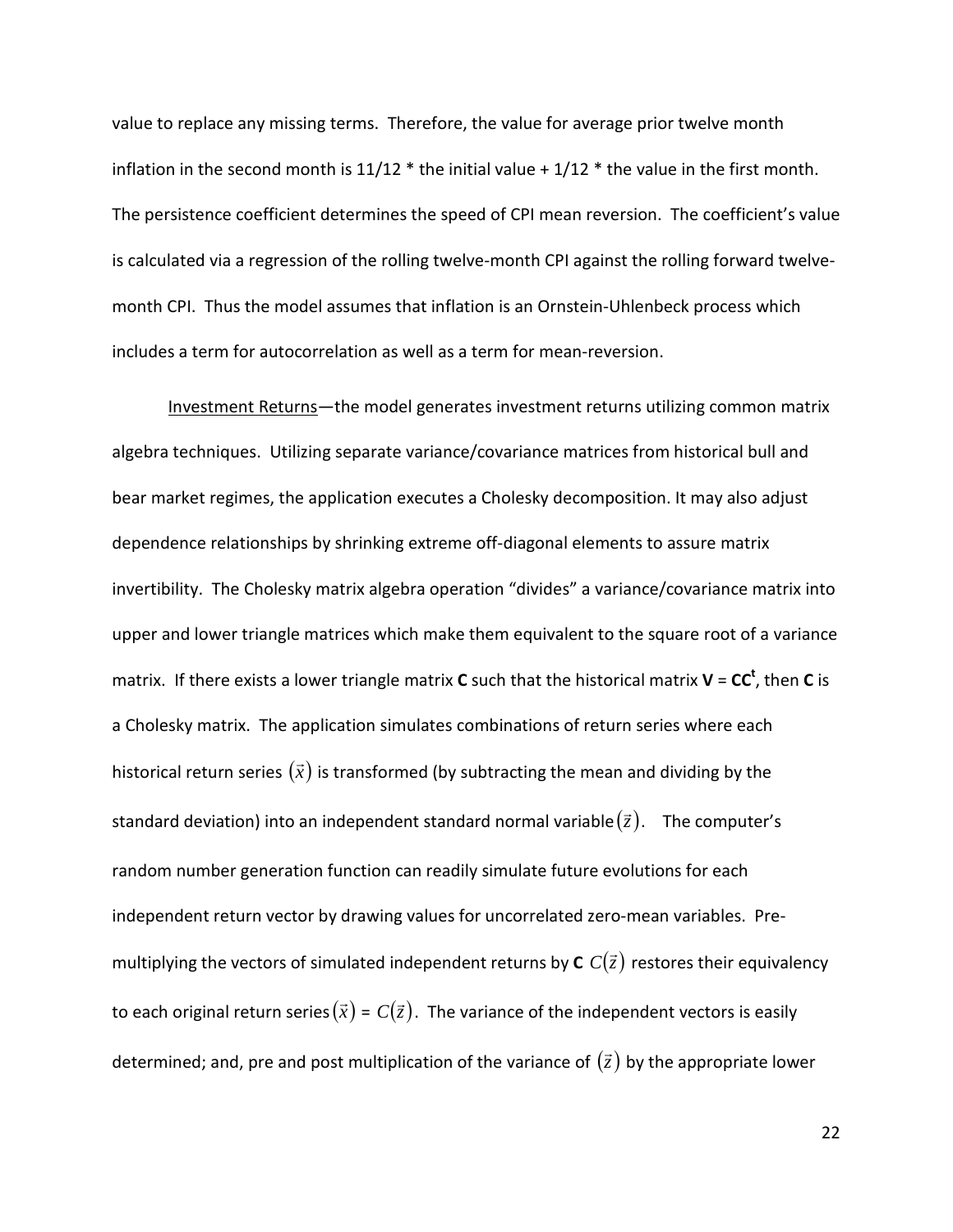triangle decomposition matrix **C** and its inverse restores the correlation structure by generating the required variance/covariance matrix.  $[\mathbf{V} = \mathbf{C} \mathbf{V}(\bar{z}) \mathbf{C}^{\dagger}]$ 

Financial asset return series usually cannot be characterized as normal (bell-curve) distributions. Portfolio investment risk defined by the first two moments of multivariate symmetric distributions (i.e. Gaussian, Student's t, etc...) is often misleading. Monte Carlo simulations based on a normal distribution cannot realistically capture the frequency and magnitude of tail-risk events (leptokurtosis). To avoid this deficiency, the application utilizes two normal distributions (bull and bear) with separately calculated means and variances for each regime. The distributions, according to the Markov transition probabilities described above, enable the model to capture the risk of outlier results that mirror real world frequencies rather than risks that are largely predetermined by theoretical parameter inputs.

Additionally, a regime switching approach captures dynamic correlation and time-varying risk premia over different market conditions. Thus, instead of using average unconditional correlation values determined by the historical data, the application applies the historical correlation values conditioned on bull and bear market data. For example, over the entire sample period, an asset class may exhibit a mean of 10% and a standard deviation of 20%. However, during bull markets, the parameter values may be +18% mean and 15% standard deviation; while, in bear markets, the parameter values may be -23% and 25% respectively. Thus, simply using the unconditional mean, standard deviation and correlation values for the aggregate historical period cannot capture realistic asset price behavior.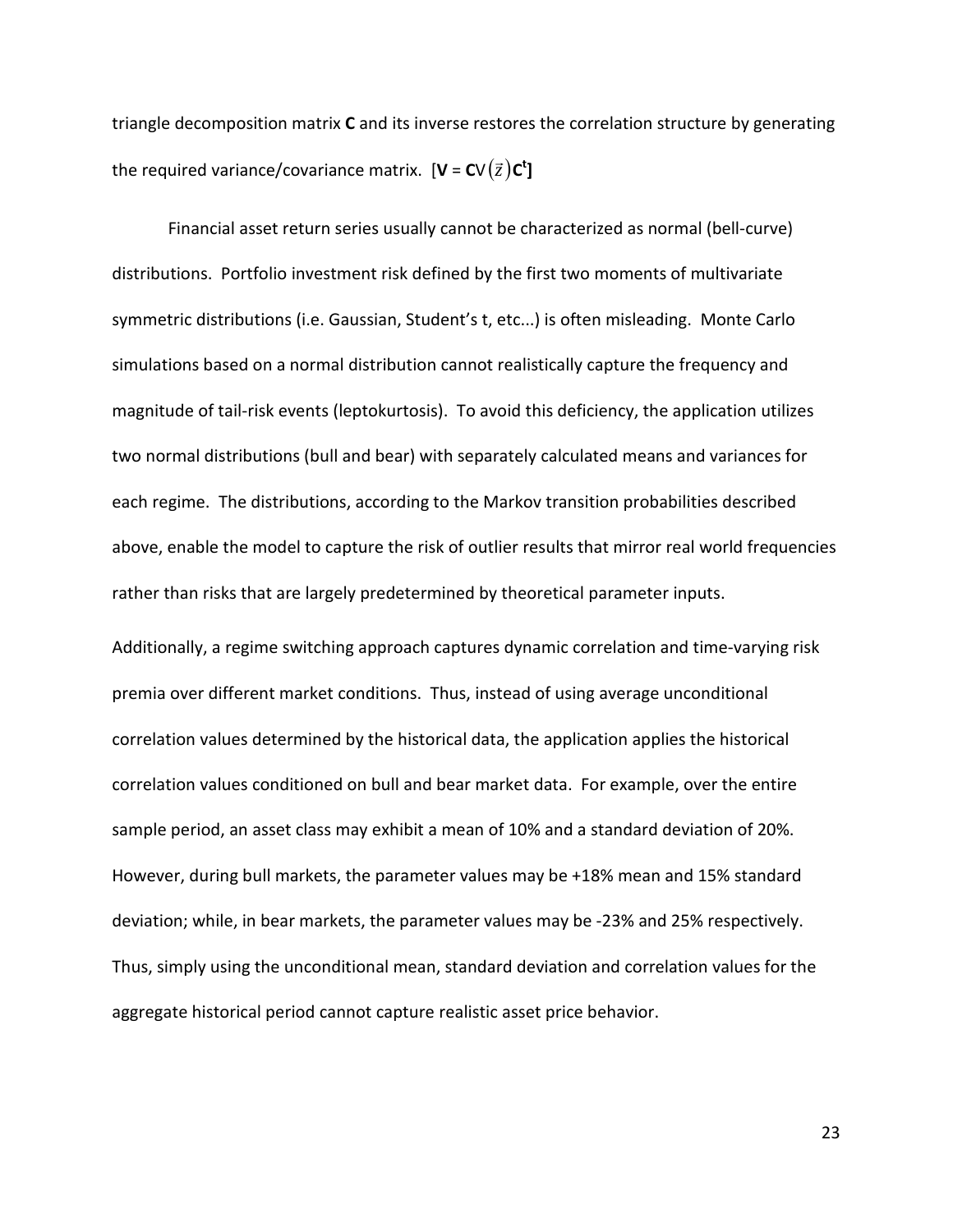<sup>2</sup> This study does not consider households with members over age 64.<br><sup>3</sup> A further distinction can be made between maximizing utility in low consumption states--state preference utility-and maximizing utility overall economic states--expected utility (Sharpe W., 2007).<br><sup>4</sup> For example, Yaari (1965) assumes that markets are complete. This is equivalent to asserting that all risks to

economic security are spanned by payoffs from tradable financial assets or by actuarial instruments. Many life cycle models assume constant relative risk aversion. This is equivalent to asserting that the investor does not revise risk tolerance as total wealth increases or decreases. Many models assume equivalent risk aversion for utility of consumption as well as bequest functions. This is equivalent to asserting that the insurance demand

function is homogeneous in wealth and across all states of nature—alive or dead.<br><sup>5</sup> HJB equations determine the best path for a possibly non-linear process. Dynamic programming sets the terminal objective and works recursively to find the optimal decision sequence most likely to attain the end goal. When the sequence incorporates stochastic elements, dynamic programming can take the form of a free-boundary problem. The best decision in a current state is independent of past decisions—the concern is the best path (gradient) given the current realizations of the relevant variables. See, Ho, Milevsky & Robinson (1997) for an example of optimizing asset allocation dynamically with both financial assets and actuarial instruments—i.e., annuities.

 $6$  For a summary of past literature, see Zietz (2003), and Liebenberg, Carson, and Drumm (2010). The latter study provides a comprehensive survey of results from previous studies regarding the variables of interest in

determining life insurance demand as well as their level of statistical significance and, when significant, their sign.<br><sup>7</sup> In a low interest rate environment the option to annuitize the cash value--at guaranteed annuity offered in contracts issued in higher-rate periods--may be attractive for investors willing to trade liquidity for lifetime income enhanced by annuity mortality credits. This paper does not explore this dimension of insurancerelated retirement income planning. However, a non-forfeiture provision offering constant dollar annuity benefits does not exist in the U.S. insurance market.<br><sup>8</sup> Brown (1999) tests four hypotheses purporting to explain the demand to hold life insurance during retirement: 1)

to insure against the loss of Social Security benefits on the death of a spouse—insurance is purchased to reallocate life-contingent income; 2) inertia—policies are a residue from attempts made earlier in life to insure human capital; 3) estate tax planning; and, 4) payment of funeral expenses. Brown concludes that evidence for hypothesis one is mixed, for hypothesis two the evidence is not convincing, that hypothesis three applies only to a small fraction of the elderly population, and that hypothesis four is the most likely explanation for the widespread ownership of insurance among the elderly.<br><sup>9</sup> The traditional utility maximization approach solves for the maximum expected utility of consumption plus

bequests over the investor's lifetime. For a discussion regarding differences and similarities between utility and shortfall approaches, see Collins (2011). Milevsky (1998) argues that the probability of consumption shortfall is the relevant measure of risk for retirees lacking strong bequest motives. In a response to Milevsky--published as a reply to Milevsky and Robinson's article entitled "Self-Annuitization and Ruin in Retirement" (2000)--J.R. Brown criticizes use of a shortfall risk metric. From an economic theory perspective, the probability of ruin assumes, once the investor selects a distribution amount, he will myopically continue to spend this precise amount irrespective of an increase or decrease in the probability of ruin due to investment results, inflation paths, and so forth. According to Brown, the risk of ruin measures the probability of an event that no rational investor would permit. Albrecht, Maurer, and Ruckpaul (2001) contribute to the debate over the merits of shortfall probability as a risk metric by pointing out that although the shortfall risk approach seems to be a "preference free" metric, whenever a shortfall risk implies a target benchmark or dollar-value portfolio floor, it is not preference free. In this respect it is similar to the traditional utility-based risk evaluations which explicitly define the investor's risk-aversion function. Stutzer (2003) further develops the Albrecht, Maurer and Ruckpaul observations and argues that shortfall probability is an allowable risk metric. Dus, Maurer, Mitchell (2005) compare shortfall analysis to the traditional maximization of discounted expected utility of consumption and bequest. Additionally, they apply shortfall analysis to various distribution policy elections for portfolios with and without annuity contracts. Stout

 $1$  The recommendation assumes that the insurance premium loading is sensible, that the initial wealth endowment is modest, that there are beneficiary stakeholders holding a claim to future wages, and other reasonable conditions.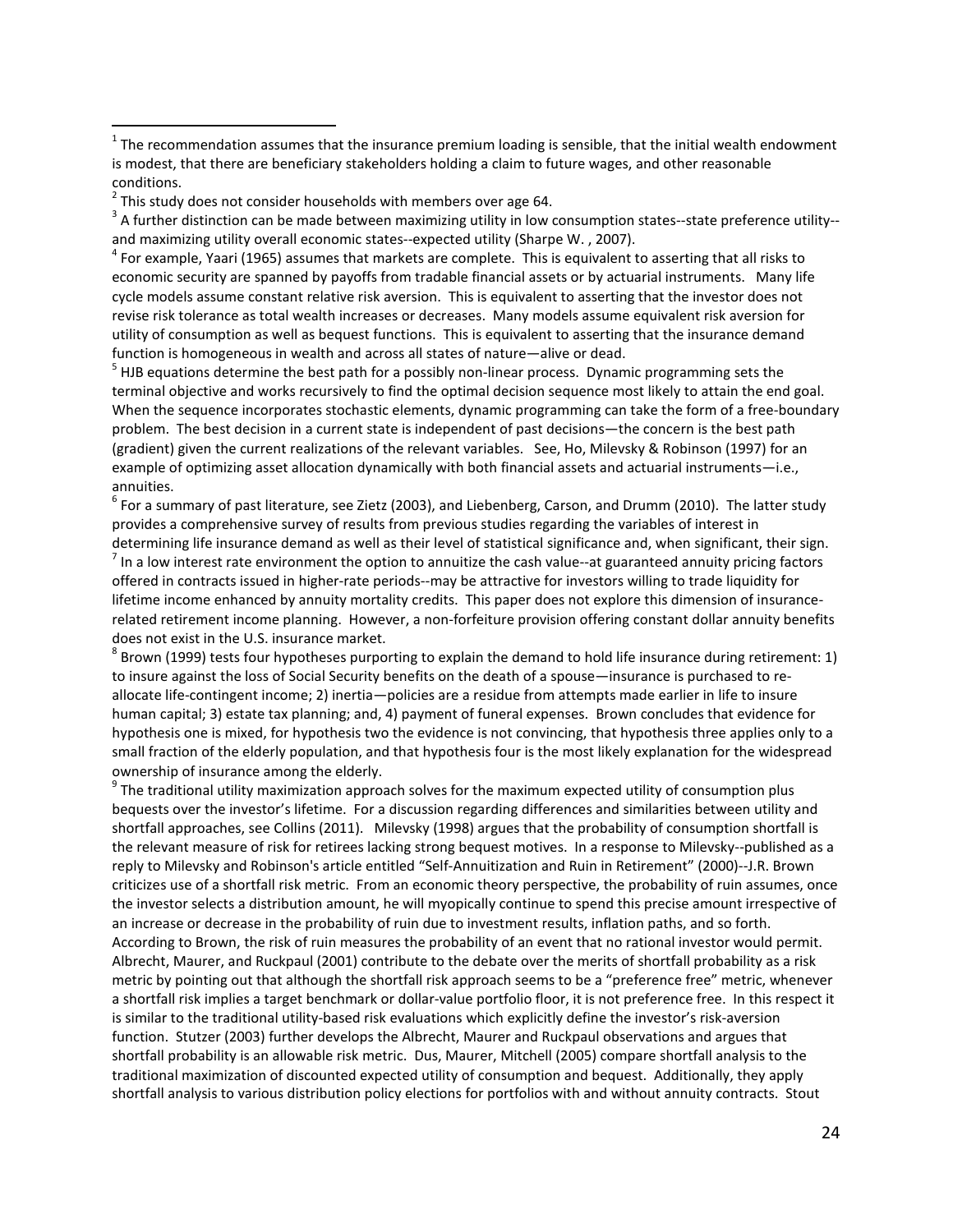(2008) argues that the optimal portfolio is the minimum probability of ruin portfolio—a safety first preferencing criteria.

l

<sup>10</sup> The empirical evidence is from Brown's research of the Asset and Health Dynamics of the Oldest Old (AHEAD) survey (1999).

<sup>11</sup> Appendix II provides details of the risk model used in this paper. Although most portfolio risk models assume a lognormal return distribution as a matter of convenience either for algebraic calculations or for programming Monte Carlo simulation algorithms, the econometric evidence clearly indicates, over relevant planning horizons, that such a distribution is ill fitted to financial asset returns. There are a number of credible alternatives to the two-parameter, symmetric family of Gaussian distributions. Alternative models include normal distribution mixtures, GARCH models, and Vector Autoregressive models. The risk model employed in this paper uses a twostate, Markov Regime Switching model. A good discussion of the advantages of using this model in the context of an uncertain life span, risk of ruin, and financial asset evolutions can be found in Hardy (2003).For a broad overview of risk modeling in a more general context, the reader is directed to Alexander (Alexander, 2008). Ang and Bekaert (2004) provide a helpful discussion in the context of portfolio design and asset management.

 $12$  However, rerunning the risk model periodically provides a practical way to achieve a dynamic investment program. Model inputs are, of course, revised to reflect the current state of nature including age, health, and so forth. Assuming that personal circumstances, goals and investment performance are reviewed periodically, the client can determine when it is beneficial, if ever, to exercise the option for policy surrender. As stated earlier, this approach is akin to an optimal 'free-boundary' type problem where an irrevocable decision to lapse or surrender insurance is made at the time when the option is first "in the money"—i.e., the optimal stopping time.<br><sup>13</sup> The risk model described in this paper can, however, readily accommodate these factors.<br><sup>14</sup> The risk model can a

for each dollar of terminal wealth and periodic consumption. For example, a couple may assign a \$1 value for each dollar available for lifetime consumption and a \$0.50 value for each dollar available for bequests. Adjusting the weighting of utility of consumption relative to the utility of bequests—by assigning different subjective discount factors--is common in closed-form models where the form of the functions is the same. In this paper, when the investor has no bequest motives, they assign a value of \$1 to periodic consumption and \$0 to terminal wealth. When they do have bequest motives, we assume they value a dollar of periodic consumption and terminal wealth equally.

 $15$  We ran an alternative set of simulations for [Case 1](#page-11-0) through [Case 4](#page-15-0) under the assumption that the death benefit is a nominal amount (not inflation adjusted by virtue of dividends funding paid-up additions). In these cases the inflation-adjusted benefit plays a key role in the demand to hold the insurance policy. Policies providing only nominal dollar payoffs are significantly less attractive, and, in most cases, the decision rule is to surrender the policy. Interested readers may obtain details at [www.schultzcollins.com/insurance\\_demand.](http://www.schultzcollins.com/insurance_demand) If the consumer seeks insurance during working years with the secondary goal of enhancing portfolio cash flow sustainability in retirement, it is helpful for the agent to explain the tradeoffs between participating and non-participating whole life, or between fixed benefit and a fixed benefit + cash value insurance rider for universal life policies.<br><sup>16</sup> The portfolios are assumed to invest in diversified baskets of US and foreign equities with a tilt towards

capitalization stocks and value stocks. Other equity positions include diversified US REITS (real estate investment trusts) and emerging market stocks. On the fixed income side, the portfolios invest in diversified baskets of US and foreign bonds with short and intermediate maturities. Global fixed income investments are hedged to minimize

translation risk between currencies. See Table 8 in Appendix I for allocation details.<br><sup>17</sup> Vanduffel, Dhaene, Goovaerts, and Kaas, (2003) provide a helpful review of the mathematics of determining the ability of initial wealth (the "provision") to fund a series of liability payments when wealth is invested in a stochastic return process. In the case of retirement income, the liability is deterministic but its present value is subject to changes in the discount rate. The threshold requirement for feasibility is that the stochastic present value of the provision is equal to or greater than the stochastic present value of the required payments.<br><sup>18</sup> Alternatively, terminal wealth can be thought of as a fund for payment of end-of-life medical and long-term car

expenses. See, for example, Freedman (2008).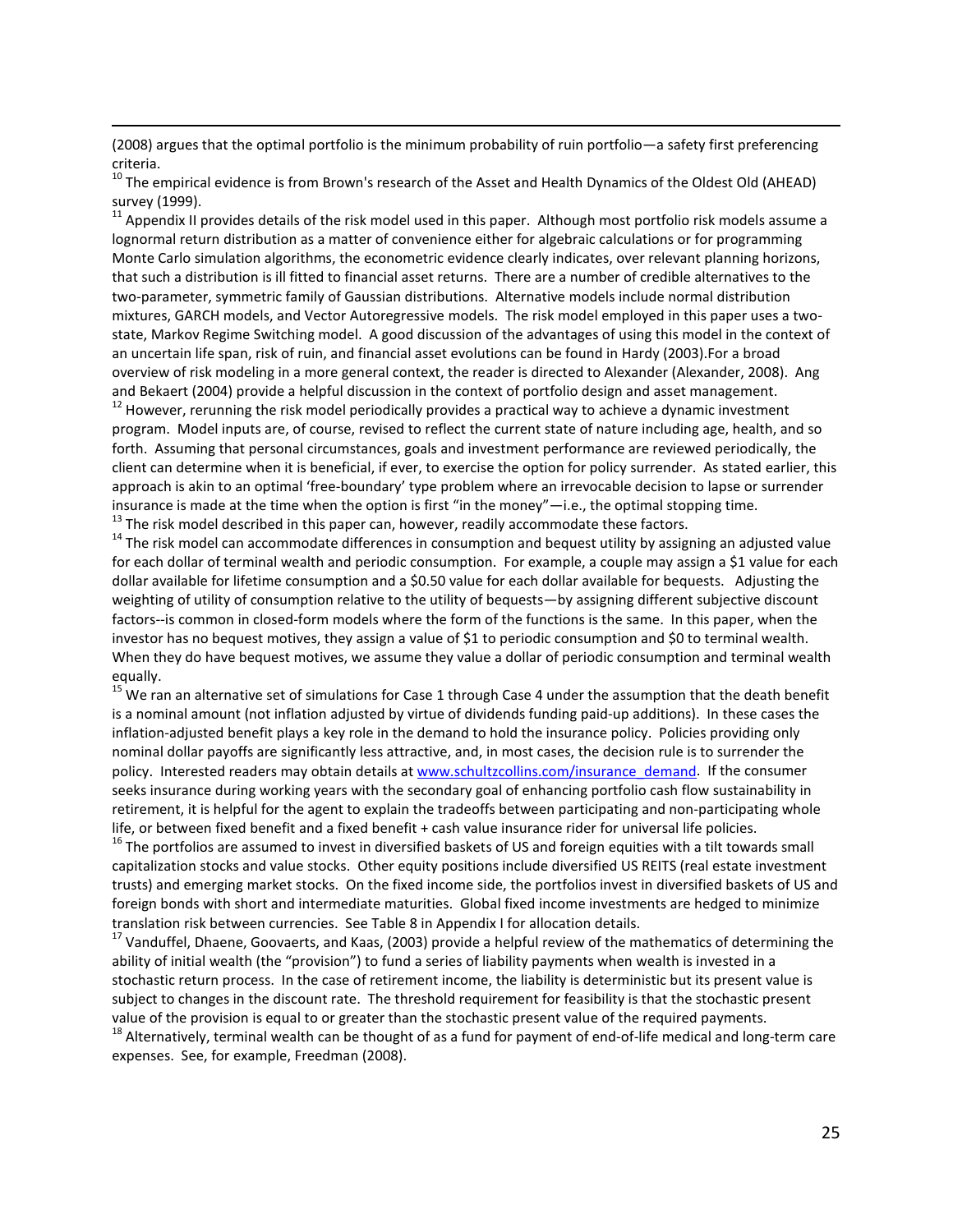$19$  In terms of financial economics, this represents a smoothed consumption path despite the periodic change in the distribution target's dollar value. A smoothed consumption path is one in which the marginal utility of consumption remains equal over all time periods.

<sup>20</sup> We reiterate that unassailable, bright line financial decision rules are rare, and that one should not rely exclusively on any single risk model or preferencing criterion. If termination of insurance coverage is an irreversible decision, it may generate substantial regret in the event of a near-term change of health. This paper does not address the real-option value to postpone surrender in the face of uncertain future mortality prospects.<br><sup>21</sup> This conclusion differs from Lin & Grace (2005), who "...see a negative relationship between age diffe between spouses and life insurance demand. This suggests that when the age difference between spouses increases, the household tends to use other methods instead of life insurance to manage their risks…" However, the data set (Survey of Consumer Finances) underlying their study does not include households in which the primary wage earner is retired.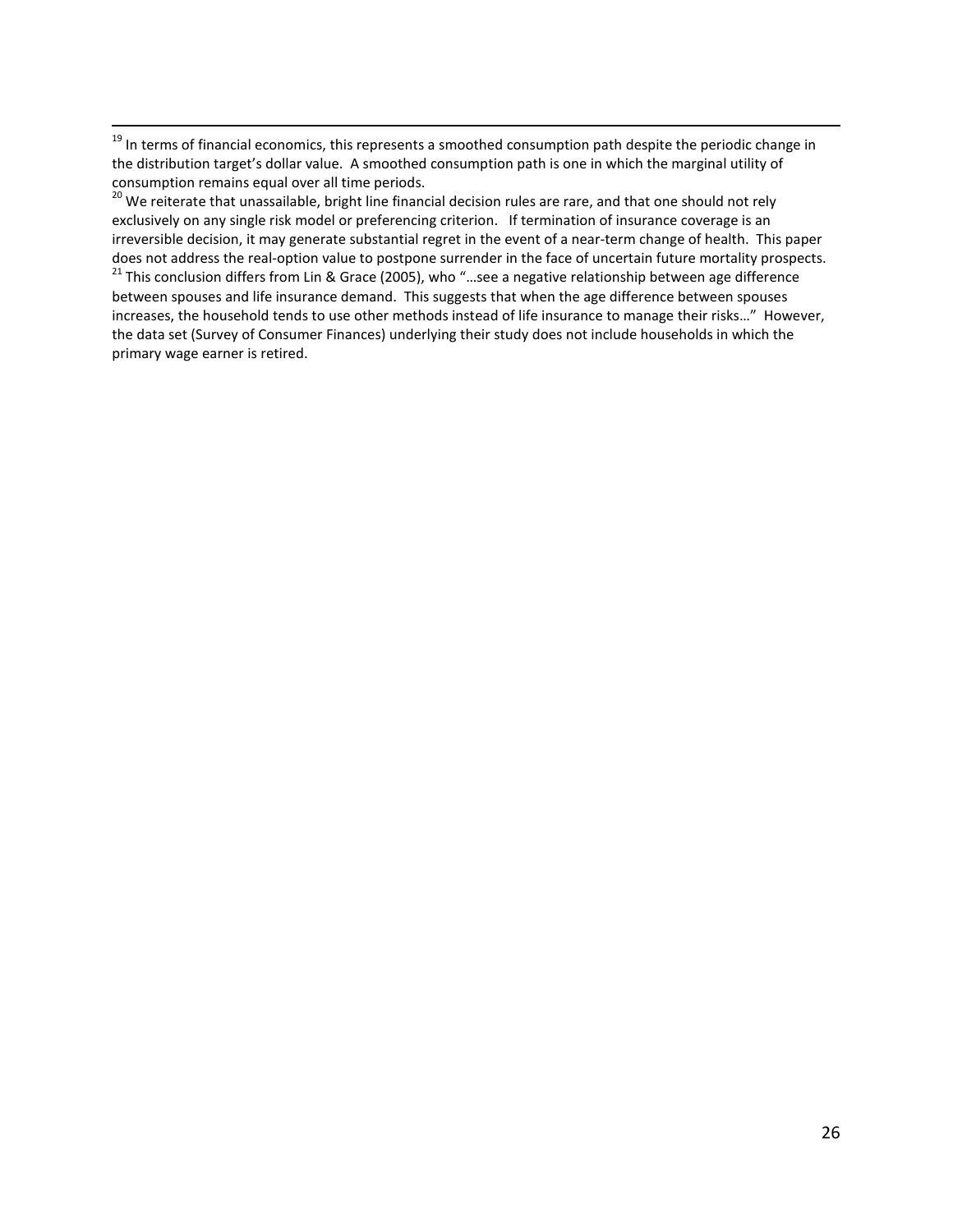# **References**

- Albrecht, P., Maurer, R., & Ruckpaul, U. (2001). Shortfall-risks of Stocks in the Long Run. *Financial Markets and Portfolio Management , 15* (4), 481-499.
- Alexander, C. (2008). *Market Risk Analysis Volumn I: Quantitative Methods in Finance.* Chichester, West Sussex, United Kingdom: John Wiley & Sons.
- Ang, A., & Bekaert, G. (2004). How Regimes Affect Asset Allocation. *Financial Analyst Journal , 60* (2), 86-99.
- Auerbach, A. J., & Kotlikoff, L. (1989). *How Rational is the Purchase of Life Insurance.* Working Paper No. 3063, National Bureau of Economic Research.
- Auerbach, A. J., & Kotlikoff, L. (1991). *Life Insurance Inadequacy - Evidence From A Sample of Older Widows.* Working Paper No. 3765, National Bureau of Economic Research.
- Auerbach, A. J., & Kotlikoff, L. (1985). *Life Insurance of the Elderly: Adequacy and Determiants.* Working Paper No. 1737, National Bureau of Economic Research.
- Babbel, D. F. (1985). The Price Elasticity of Demand for Whole Life Insurance. *The Journal of Finance* , 225-239.
- Bernheim, D. B. (1992). *How Strong Are Bequest Motives? Evidence Based on Estimates of the Demand for Life Insurance and Annuities.* Working Paper No. W2942, National Bureau of Economic Research.
- Brown, J. R. (1999). *Are the Elderly Really Over-Annuitized? New Evidence on Life Insurance and Bequests.* Working Paper No. 7193, National Bureau of Economic Research.
- Browning, M., & Crossley, T. F. (2001). The Lifecycle Model of Consumption and Saving. *Journal of Economic Perspectives , 15* (3), 3-22.
- Buser, S. A., & Smith, M. L. (1983). Life insurance in a portfolio context. *Insurance: Mathematics and Economics* , 147-157.
- Campbell, R. A. (1980). The Demand for Life Insurance: An Application of the Economics of Uncertainty. *The Journal of Finance* , 1155-1172.
- Chen, P., Ibbotson, R. G., Milevsky, M. A., & Zhu, K. X. (2006). Human Capital, Asset Allocation, and Life Insurance. *Financial Analysts Journal* , 97-109.
- Collins, P. J. (2011). Trustee Asset Management Elections: Portfolio Performance Evaluation and Preferencing Criteria. *The Banking Law Journal , 128* (2), 136-179.

Crabb, R. R. (1991). Probabilistic Estate Planning. *Financial Services Review , 1* (2), 143-157.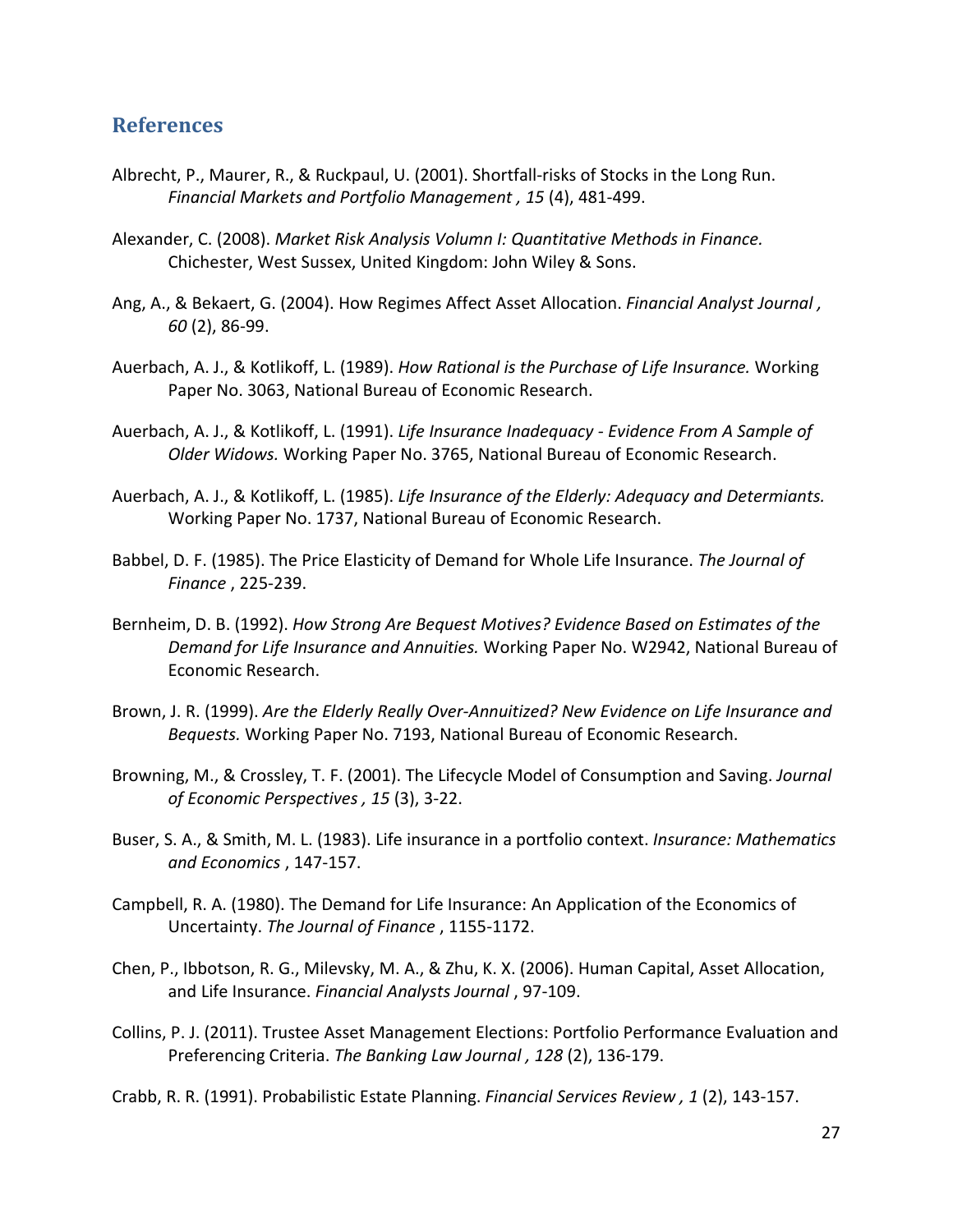- Dus, I., Maurer, R., & Mitchell, O. S. (2005). Betting On Death and Capital Markets in Retirement: A Shortfall Risk Analysis of Life Annuities Versus Phased Withdrawal Plans. *Financial Services Review , 14* (3), 169-196.
- Ehrlich, I. (2000). Uncertain lifetime, life protection, and the value of life saving. *Journal of Health Economics* , 341-367.
- Fischer, S. (1973). A Life Cycle Model of Life Insurance Purchases. *International Economic Review* , 132-152.
- Freedman, B. (2008). Efficient Post-Retirement Asset Allocation. *North American Actuarial Journal , 12* (3), 228-240.
- Gandolfi, A. S., & Miners, L. (1996). Gender-Based Differences in Life Insurance Ownership. *The Journal of Risk and Insurance* , 683-693.
- Gokhale, J., & Kotlikoff, L. (2002, July). The Adequacy of Life Insurance. *Research Dialogue* , pp. 1-14.
- Hardy, M. (2003). *Investment Guarantees: Modeling and Risk Management for Equity-Linked Life Insurance.* Hoboken, New Jersey: John Wiley & Sons.
- Ho, K., Milevsky, M., & Robinson, C. (1997). Asset Allocation via the Conditional First Exit Time or How to Avoid Outliving Your Money. *Review of Quantitative Finance and Accounting , 9* (1), 53-70.
- Horneff, W. J., Maurer, R., & Stamos, M. (2006). *Life-Cycle Asset Allocations With Annuity Markets: Is Longevity Insurance A good Deal?* Working Paper No. 146, University of Michigan, Michigan Retirement Research Center.
- Horneff, W. J., Maurer, R., Mitchell, O. S., & Dus, I. (2008). Following The Rules: Integrating Asset Allocation and Annuitization in Retirment Portfolios. *Insurance: Mathematics and Economics , 42* (1), 396-408.
- Horneff, W. J., Maurer, R., Mitchell, O. S., & Stamos, M. Z. (2007). *Money in Motion: Dynamic Portfolio Choice in Retirement.* Working Paper, Pension Research Council.
- Huang, H., & Milevsky, M. A. (2008). Portfolio Choice And Mortality-Contingent Claims: The General HARA Case. *Journal of Banking & Finance , 32* (11), 2444-2452.
- Lewis, F. D. (1989). Dependents and the Demand for Life Insurance. *The American Economic Review* , 452-467.
- Liebenberg, A. P., Carson, J. M., & Dumm, R. E. (2010). *A Dynamic Analysis of the Demand for Life Insurance*. Retrieved from http://ssrn.com/abstract=1539609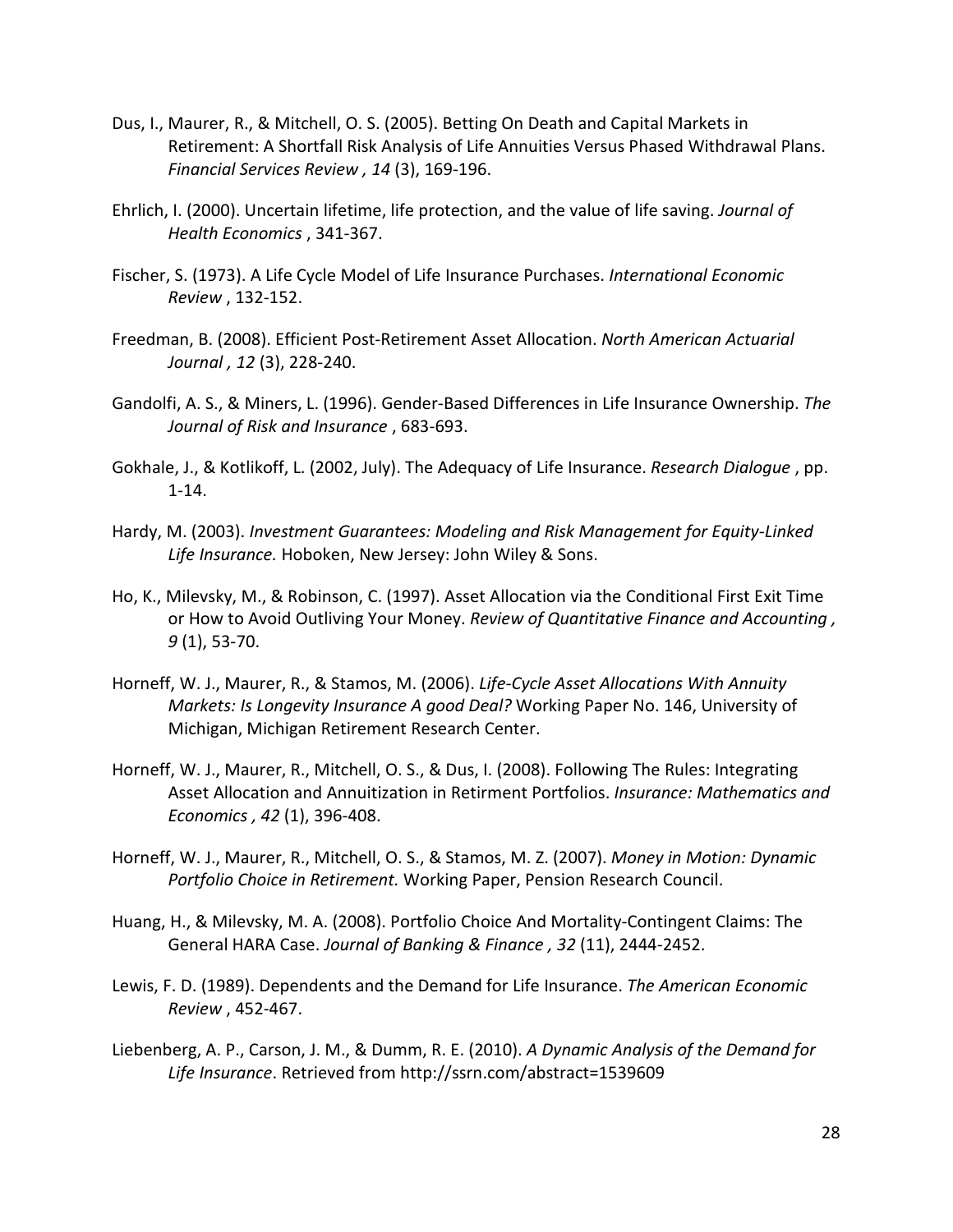- Lin, Y. J., & Grace, M. F. (2005). *Household Life Cycle Protection: Life Insurance Holdings, Financial Vulnerability and Portfolio Implications.* Working Paper, Georgia State University, Department of Risk Management & Insurance.
- Mayers, D., & Smith, C. W. (1983). The Interdependence of Individual Portfolio Decisions and the Demand for Insurance. *Journal of Political Economy , 91* (2), 304-311.
- Merton, R. C. (1969). Lifetime Portfolio Selection Under Uncertainty: The Continuous Time Case. *Review of Economics and Statistics , 51* (3), 247-257.
- Milevsky, M. (1998). Optimal Asset Allocation Towards the End of the Life Cycle: To Annuitize or Not to Annuitize? *The Journal of Risk and Insurance , 65* (3), 401-426.
- Milevsky, M., & Robinson, C. (2000). Self-Annuitization and Ruin in Retirement. *North American Actuarial Journal , 4* (4), 112-129.
- Modigliani, F., & Ando, A. (1963). The 'Life-Cycle' Hypothesis of Saving: Aggregate Implications and Tests. *American Economic Review , 53* (1), 55-84.
- Pliska, S. R., & Ye, J. C. (2007). Optimal Life Insurance Purchase and Consumption/Investment Under Uncertain Lifetime. *Journal of Banking and Finance , 31* (5), 1307-1319.
- Purcal, T. S. (1999). *Optimal Consumption, Portfolio Selection and Life Insurance for Financial Planning.* Working Papers, University of New South Wales.
- Richard, S. F. (1975). Optimal Consumption, Portfolio And Life Insurance Rules for An Uncertain Lived Individual in a Continuous Time Model. *Journal of Financial Economics* , 187-203.
- Sharpe, W. F., Chen, P., Pinto, J. E., & McLeavey, D. W. (2007). In *Managing Investment Portfolios: A Dynamic Process* (Third Edition ed.).
- Sharpe, W. (2007). *Investors and Markets: Portfolio Choices, Asset Prices, and Investment Advice.* Princeton: Princeton University Press.
- Spitzer, J. J. (2008). Retirement withdrawals: an analysis of the benefits of periodic "midcourse" adjustments. *Financial Services Review , 17* (1), 17-29.
- Stout, G. R. (2008). Stochastic Optimization of Retirement Portfolio Asset Allocations and Withdrawals. *Financial Services Review , 17* (1), 1-15.
- Stout, R. G., & Mitchell, J. B. (2006). Dynamic retirement withdrawal planning. *Financial Services Review , 15* (2), 117-131.
- Stutzer, M. (2003). *Asset Allocation Advice: Reconciling Expected Utility and Shortfall Risk.* Working Paper, University of Colorado, Boulder, Burridge Center for Securities Analysis and Valuation.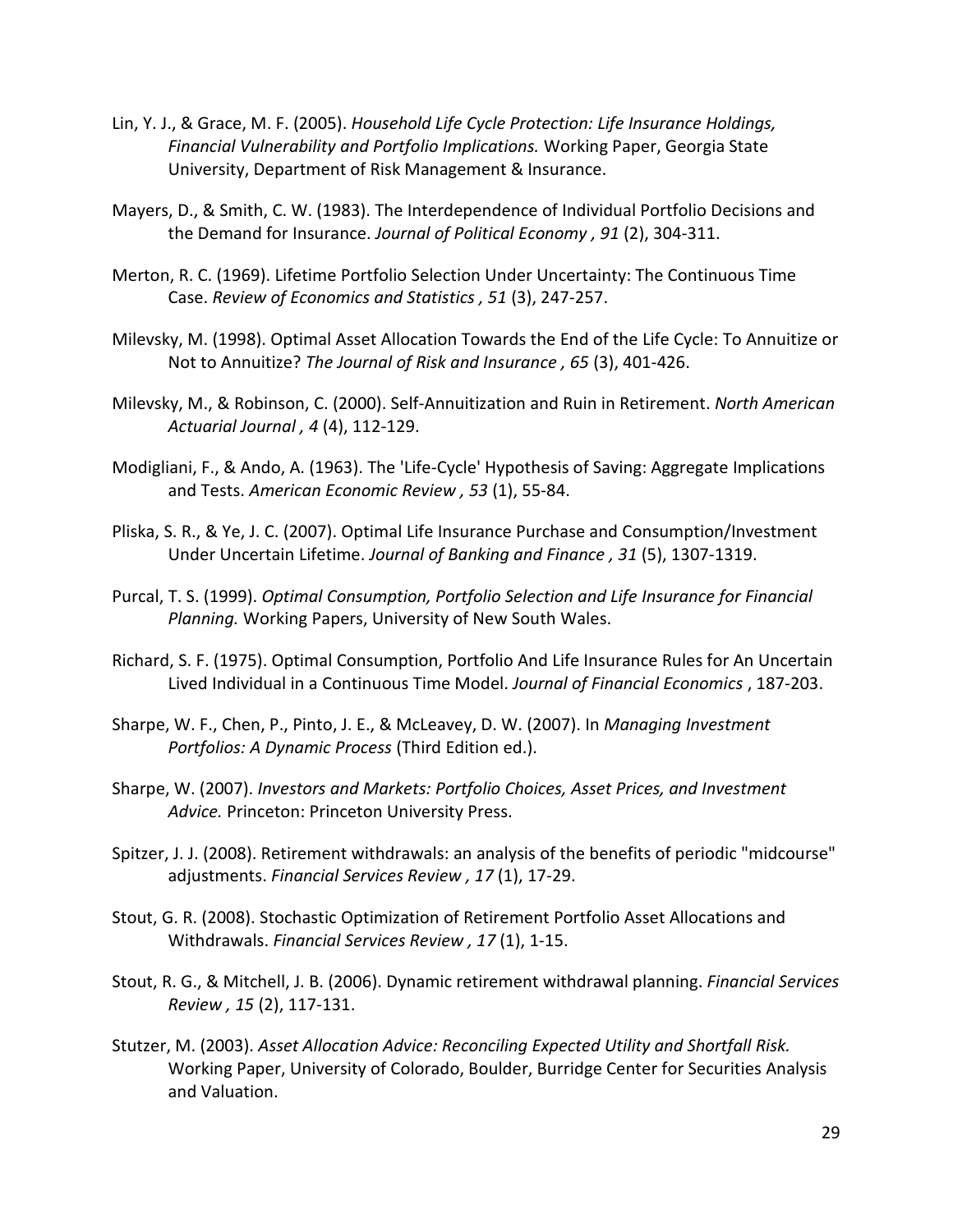- Vanduffel, S., Dhaene, J., Goovaerts, M., & Kaas, R. (2003). The Hurdle-Race Problem. *Insurance: Mathematics and Economics , 33* (2), 405-413.
- Weber, R. M., & Hause, C. (2008). *Life Insurance as an Asset Class: A Value-added Component of an Asset Allocation.* Ethical Edge Insurance Solutions, LLC.
- Yaari, M. E. (1965). Uncertain Lifetime, Life Insurance, and the Theory of the Consumer. *The Review of Economic Studies Ltd.* , 137-150.
- Zietz, E. N. (2003). An Examination of the Demand for Life Insurance. *Risk Management and Insurance Review* , 159-191.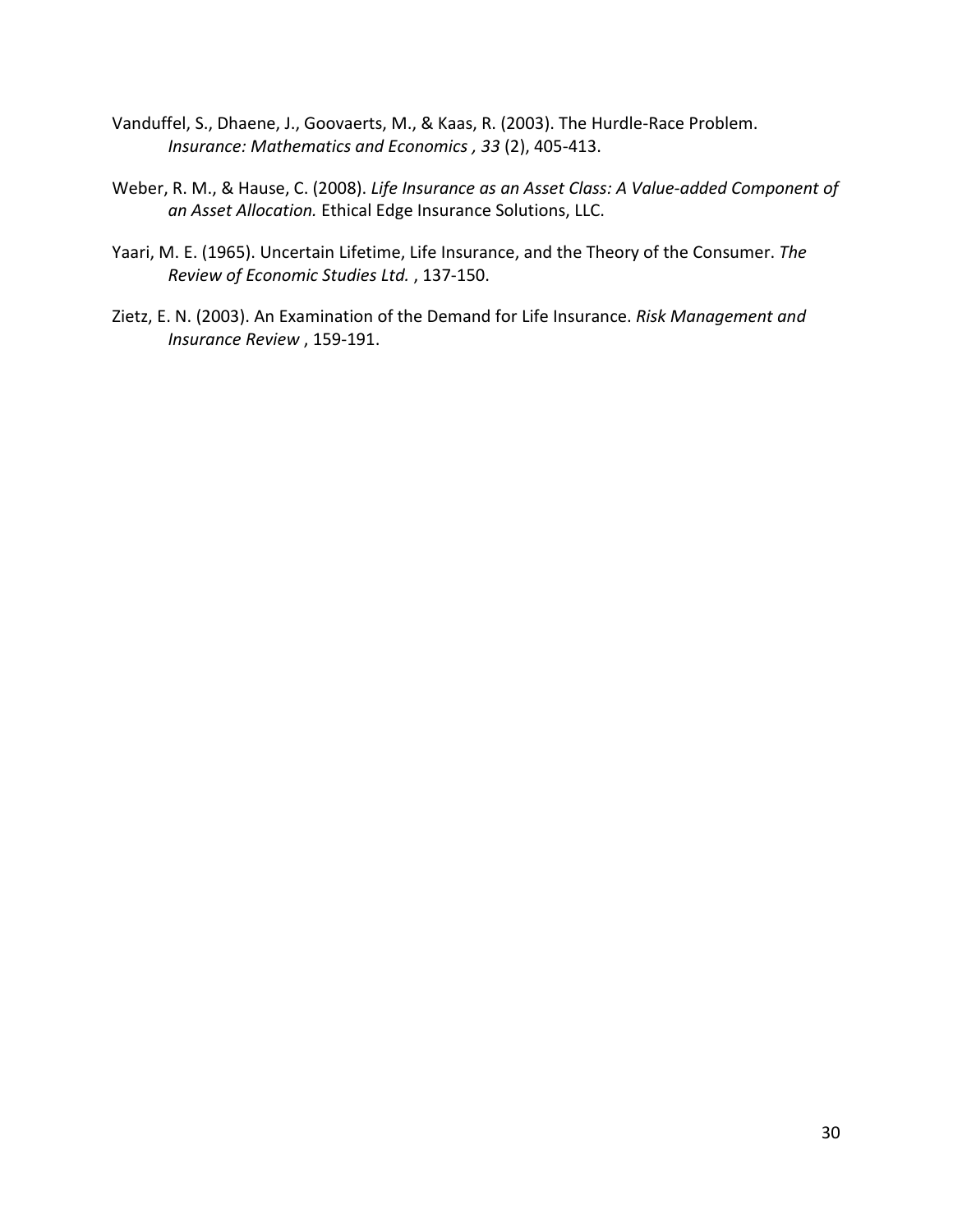# **Tables:**

### <span id="page-30-0"></span>**Table 1**

|      |                                   | 100%        |             |                                     |                                   |           | 100%         |
|------|-----------------------------------|-------------|-------------|-------------------------------------|-----------------------------------|-----------|--------------|
|      |                                   | Equity      | $80 - 20$   | 60-40                               | 40-60                             | $20 - 80$ | <b>Bonds</b> |
| Hold | <b>Median Value</b><br>Bankruptcy | \$1,770,613 |             | \$1,688,692 \$1,447,576 \$1,235,497 |                                   | \$959,166 | \$684,733    |
|      | Rate                              | 19.1%       | 14.2%       | 10.2%                               | 6.9%                              | 4.1%      | 5.6%         |
| Sell | <b>Median Value</b><br>Bankruptcy | \$1,770,169 | \$1,708,587 |                                     | \$1,503,221 \$1,187,723 \$900,184 |           | \$600,390    |
|      | Rate                              | 19.8%       | 14.5%       | 10.8%                               | 7.1%                              | 4.8%      | 5.0%         |

#### <span id="page-30-1"></span>**Table 2**

|      |                                   | 100%          |             |           |           |           | 100%         |
|------|-----------------------------------|---------------|-------------|-----------|-----------|-----------|--------------|
|      |                                   | <b>Equity</b> | $80 - 20$   | 60-40     | 40-60     | $20 - 80$ | <b>Bonds</b> |
| Hold | <b>Median Value</b><br>Bankruptcy | \$1,094,673   | \$1,040,790 | \$875,514 | \$721,839 | \$505,036 | \$296,652    |
|      | Rate                              | 28.2%         | 25.5%       | 21.9%     | 20.0%     | 19.9%     | 30.1%        |
| Sell | Median Value<br>Bankruptcy        | \$1,178,710   | \$1,119,129 | \$883,744 | \$710,196 | \$457,331 | \$212,139    |
|      | Rate                              | 28.1%         | 24.9%       | 21.5%     | 18.2%     | 17.5%     | 27.5%        |

#### <span id="page-30-2"></span>**Table 3**

|      |                                   | 100%        |             |             |                                                 |           | 100%         |
|------|-----------------------------------|-------------|-------------|-------------|-------------------------------------------------|-----------|--------------|
|      |                                   | Equity      | $80 - 20$   | 60-40       | 40-60                                           | $20 - 80$ | <b>Bonds</b> |
| Hold | <b>Median Value</b><br>Bankruptcy |             |             |             | \$1,922,735 \$1,781,769 \$1,518,032 \$1,245,520 | \$926,511 | \$585,291    |
|      | Rate                              | 21.8%       | 17.3%       | 13.0%       | 9.3%                                            | 6.9%      | 9.6%         |
| Sell | <b>Median Value</b><br>Bankruptcy | \$1,861,714 | \$1,755,733 | \$1,505,592 | \$1,168,749                                     | \$858,727 | \$509,743    |
|      | Rate                              | 23.7%       | 18.7%       | 14.7%       | 10.6%                                           | 8.3%      | 10.8%        |

#### <span id="page-30-3"></span>**Table 4**

|     |                   | 100%       |            |                         |       |            | 100%         |
|-----|-------------------|------------|------------|-------------------------|-------|------------|--------------|
|     |                   | Equity     | $80 - 20$  | 60-40                   | 40-60 | $20 - 80$  | <b>Bonds</b> |
| Hol |                   | \$1,683,14 | \$1,592,82 | $$1,413,12$ $$1,231,16$ |       | \$1,001,26 |              |
| l d | Median Value      |            |            |                         |       |            | \$771,600    |
|     | <b>Bankruptcy</b> | 15.4%      | 12.2%      | $8.8\%$                 | 5.3%  | 3.4%       | 3.8%         |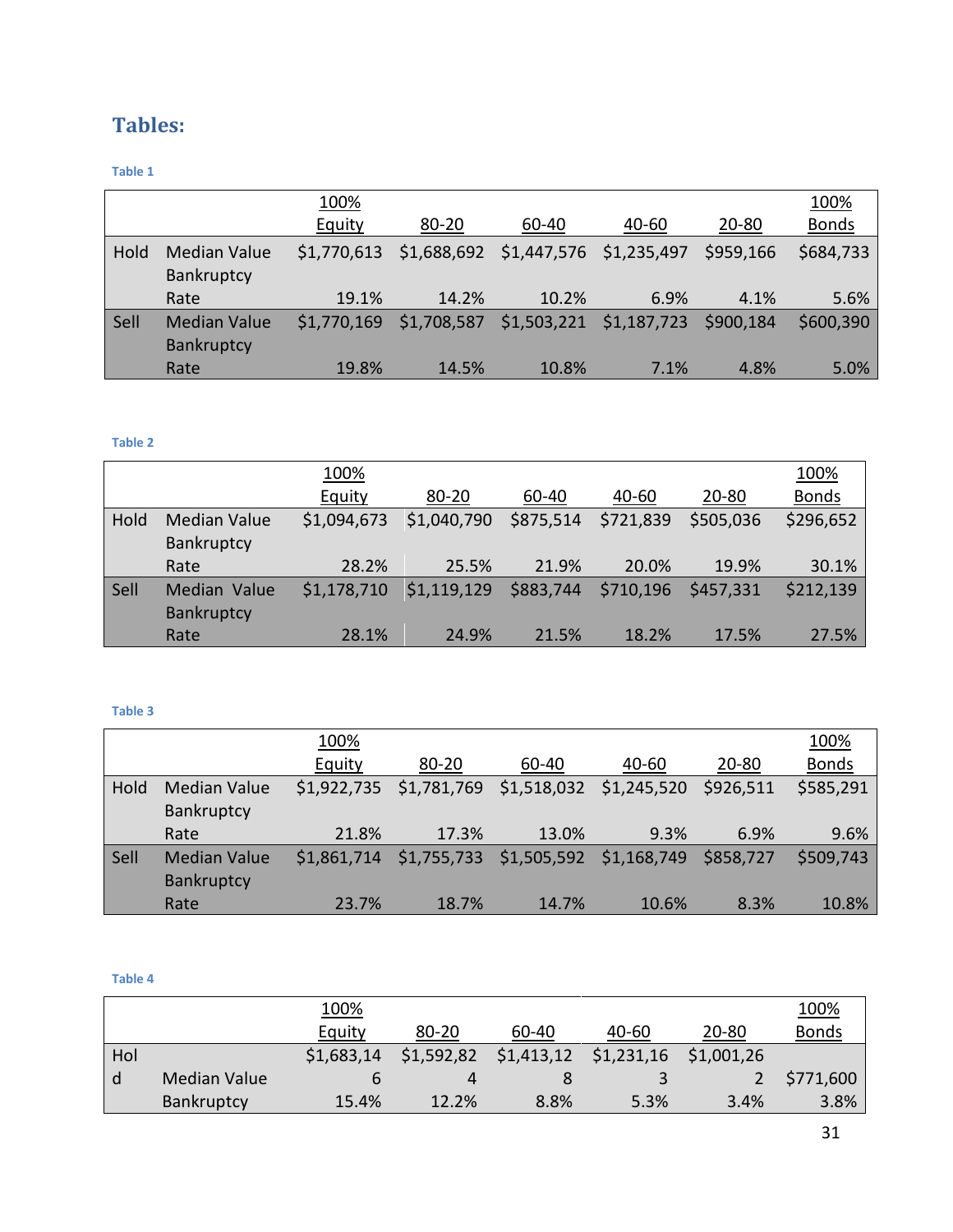|      | Rate                              |            |       |                                  |      |           |           |
|------|-----------------------------------|------------|-------|----------------------------------|------|-----------|-----------|
|      |                                   | \$1,805,83 |       | \$1,655,43 \$1,431,14 \$1,196,52 |      |           |           |
| Sell | <b>Median Value</b><br>Bankruptcy |            |       |                                  |      | \$945,907 | \$697,211 |
|      | Rate                              | 16.1%      | 11.2% | 8.5%                             | 4.2% | 2.4%      | 2.5%      |

#### <span id="page-31-0"></span>**Table 5**

|       |                                   | 100%        |             |             |           |           | 100%         |
|-------|-----------------------------------|-------------|-------------|-------------|-----------|-----------|--------------|
|       |                                   | Equity      | $80 - 20$   | 60-40       | 40-60     | 20-80     | <b>Bonds</b> |
| Hold  | <b>Median Value</b><br>Bankruptcy | \$1,351,959 | \$1,326,170 | \$1,155,177 | \$891,919 | \$641,633 | \$379,589    |
|       | Rate                              | 22.3%       | 19.4%       | 15.4%       | 12.4%     | 10.6%     | 14.5%        |
| Lapse | <b>Median Value</b><br>Bankruptcy | \$1,348,962 | \$1,253,783 | \$1,061,470 | \$861,370 | \$626,544 | \$374,234    |
|       | Rate                              | 23.7%       | 19.1%       | 15.3%       | 11.7%     | 10.0%     | 13.7%        |

#### <span id="page-31-1"></span>**Table 6**

|       |                       | 100%          |                         |                         |           |           | 100%         |
|-------|-----------------------|---------------|-------------------------|-------------------------|-----------|-----------|--------------|
|       |                       | <b>Equity</b> | 80-20                   | 60-40                   | 40-60     | $20 - 80$ | <b>Bonds</b> |
| Hold  | <b>Median Value</b>   | \$1,351,959   | \$1,326,170 \$1,155,177 |                         | \$891,919 | \$641,633 | \$379,589    |
|       | <b>Shortfall Rate</b> | 31.2%         | 28.2%                   | 25.5%                   | 23.2%     | 25.9%     | 41.7%        |
| Lapse | <b>Median Value</b>   | \$1,348,962   |                         | \$1,253,783 \$1,061,470 | \$861,370 | \$626,544 | \$374,234    |
|       | <b>Shortfall Rate</b> | 32.0%         | 27.6%                   | 25.7%                   | 23.9%     | 25.6%     | 41.9%        |

#### <span id="page-31-2"></span>**Table 7**

|      | Preferred               | Preferred                |
|------|-------------------------|--------------------------|
| Case | <b>Insurance Option</b> | <b>Allocation Option</b> |
| 1    | Hold                    | 20-80                    |
| 2    | Sell                    | 20-80                    |
| 3    | Hold                    | 20-80                    |
| 4    | Sell                    | 20-80                    |
| 5    | Lapse                   | 20-80                    |
| 6    | Hold                    | 40-60                    |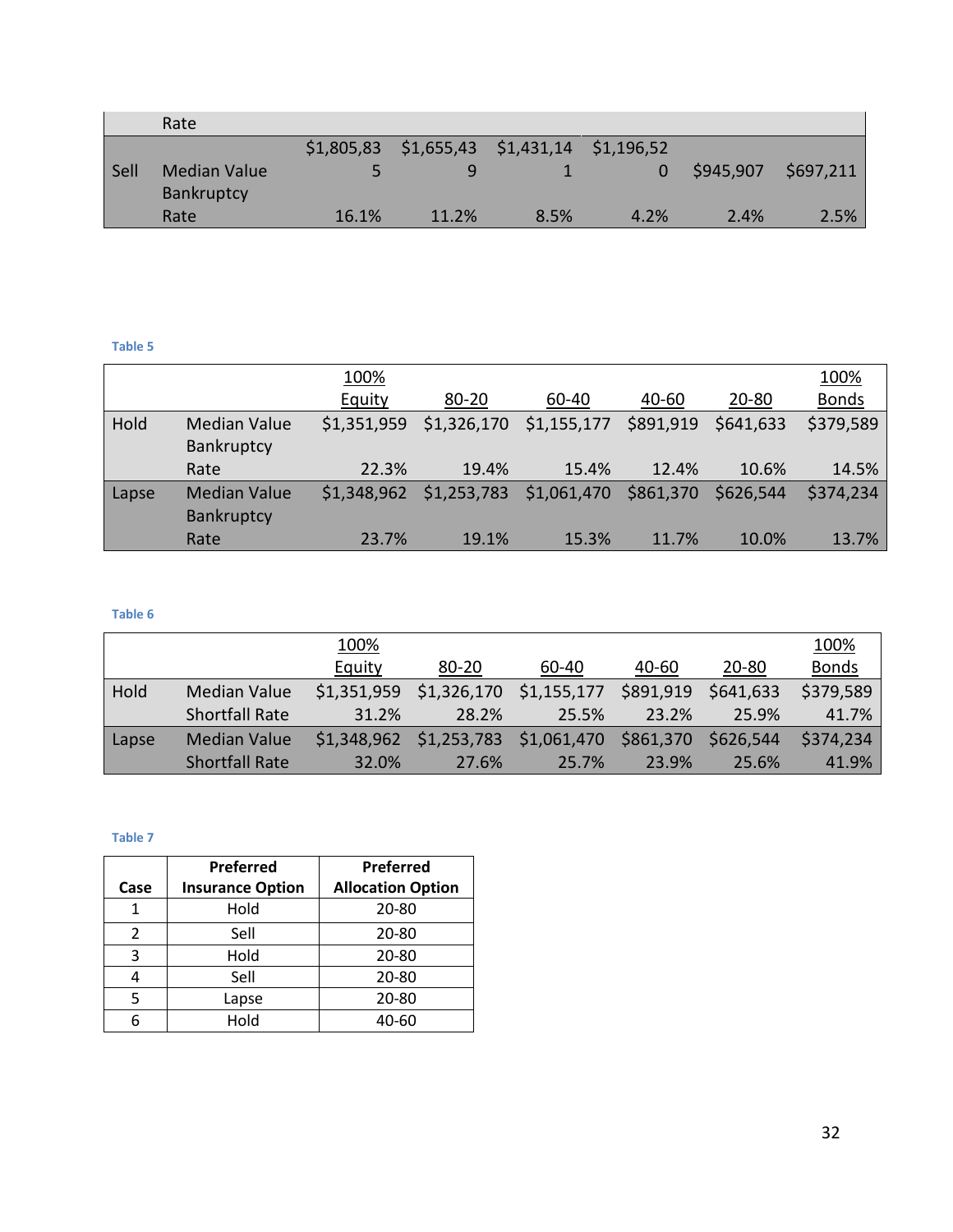#### <span id="page-32-0"></span>**Table 8**

| Portfolio                         | 100%<br><b>Equity</b> | 80-20 | 60-40 | 40-60 | 20-80 | 100%<br><b>Bonds</b> |
|-----------------------------------|-----------------------|-------|-------|-------|-------|----------------------|
| Large Blend                       | 20%                   | 15%   | 12%   | 8%    | 4%    | 0%                   |
| Large Value                       | 20%                   | 15%   | 12%   | 8%    | 4%    | 0%                   |
| <b>Small Blend</b>                | 6%                    | 5%    | 3%    | 2%    | 1%    | 0%                   |
| <b>Small Value</b>                | 8%                    | 6%    | 5%    | 3%    | 2%    | 0%                   |
| <b>Real Estate</b>                | 6%                    | 5%    | 4%    | 3%    | 1%    | 0%                   |
| Int'l Large Blend                 | 8%                    | 7%    | 5%    | 3%    | 1%    | 0%                   |
| Int'l Large Value                 | 8%                    | 7%    | 5%    | 4%    | 2%    | 0%                   |
| Int'l Small Blend                 | 6%                    | 5%    | 3%    | 2%    | 1%    | 0%                   |
| Int'l Small Value                 | 8%                    | 7%    | 5%    | 3%    | 2%    | 0%                   |
| <b>Emerging Markets</b>           | 10%                   | 8%    | 6%    | 4%    | 2%    | 0%                   |
| <b>Total Equity</b>               | 100%                  | 80%   | 60%   | 40%   | 20%   | 0%                   |
| <b>Short Term Bonds</b>           | 0%                    | 10%   | 20%   | 30%   | 40%   | 50%                  |
| Intermediate Term<br><b>Bonds</b> | 0%                    | 5%    | 10%   | 15%   | 20%   | 25%                  |
| <b>Global Bonds</b>               | 0%                    | 5%    | 10%   | 15%   | 20%   | 25%                  |
| <b>Total Fixed Income</b>         | 0%                    | 20%   | 40%   | 60%   | 80.0% | 100%                 |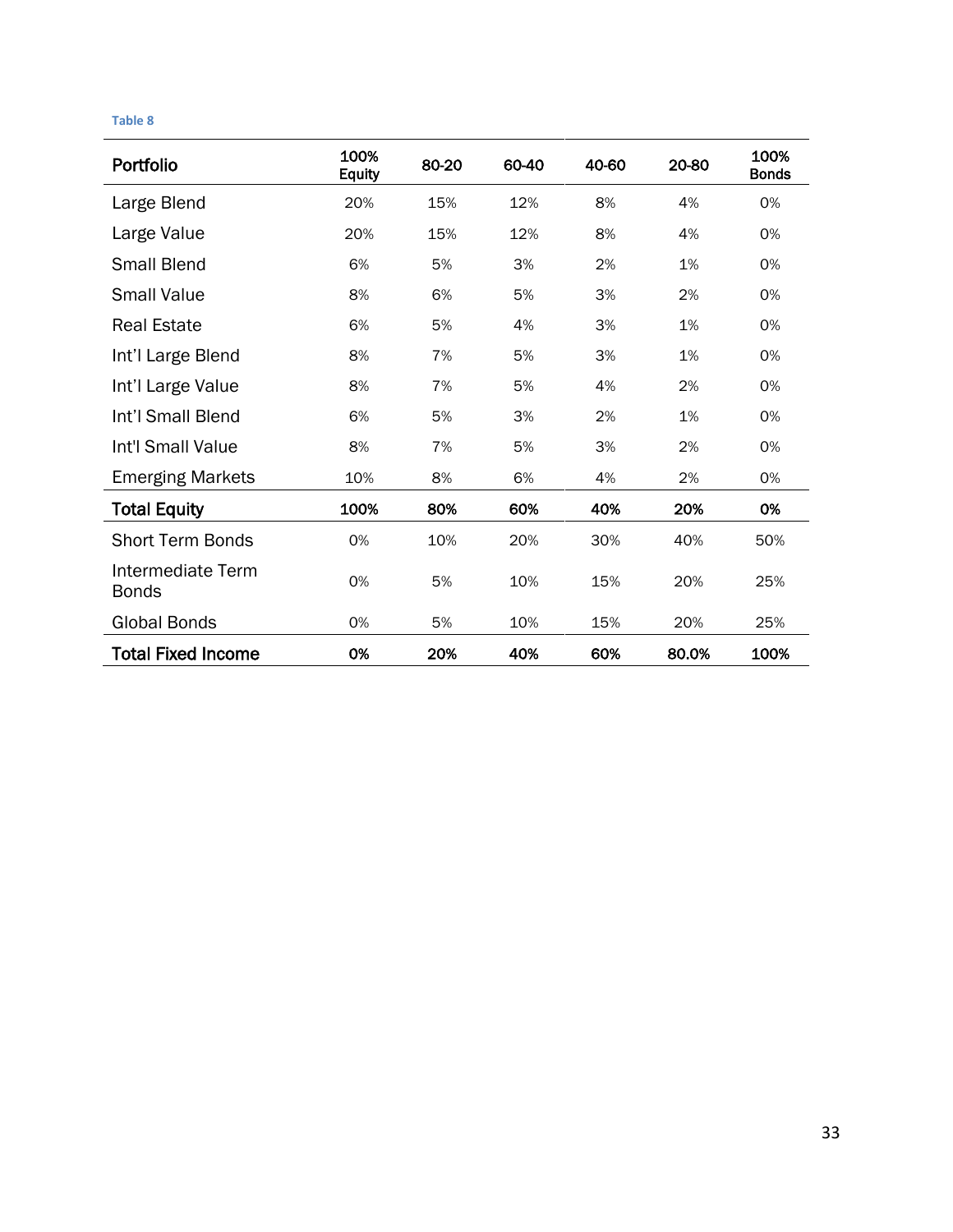#### <span id="page-33-1"></span>**Table 9**

| <b>Asset Class</b>      | Proxy Benchmark Index               | <b>Start Date</b> | <b>End Date</b> |
|-------------------------|-------------------------------------|-------------------|-----------------|
| Large Blend             | S&P 500                             | 1/73              | 12/09           |
| Large Value             | Fama-French Large Value             | 1/73              | 12/09           |
| Small Blend             | CRSP NY/AM/NM 6-8                   | 1/73              | 12/09           |
| <b>Small Value</b>      | <b>Fama-French Small Value</b>      | 1/73              | 12/09           |
| <b>Real Estate</b>      | FTSE NAREIT Equity REITS            | 1/73              | 12/09           |
| Int'l Large Blend       | <b>MSCI EAFE</b>                    | 1/73              | 12/09           |
| Int'l Large Value       | <b>MSCI EAFE Value</b>              | 1/75              | 12/09           |
| Int'l Small Blend       | DFA Int'l Small Cap                 | 1/73              | 12/09           |
| Int'l Small Value       | <b>S&amp;P EPAC Small Value</b>     | 1/89              | 12/09           |
| <b>Emerging Markets</b> | S&P/IFCI Emerging Composite         | 1/89              | 12/09           |
| <b>Short Term Bonds</b> | US 1 Yr Const Mat                   | 1/73              | 12/09           |
| Intermediate Term Bonds | BarCap US Gov't/Credit Intermediate | 1/73              | 12/09           |
| Global Bonds            | Citi WGBI                           | 1/85              | 12/09           |

# **Figures:**

<span id="page-33-0"></span>**Figure 1**

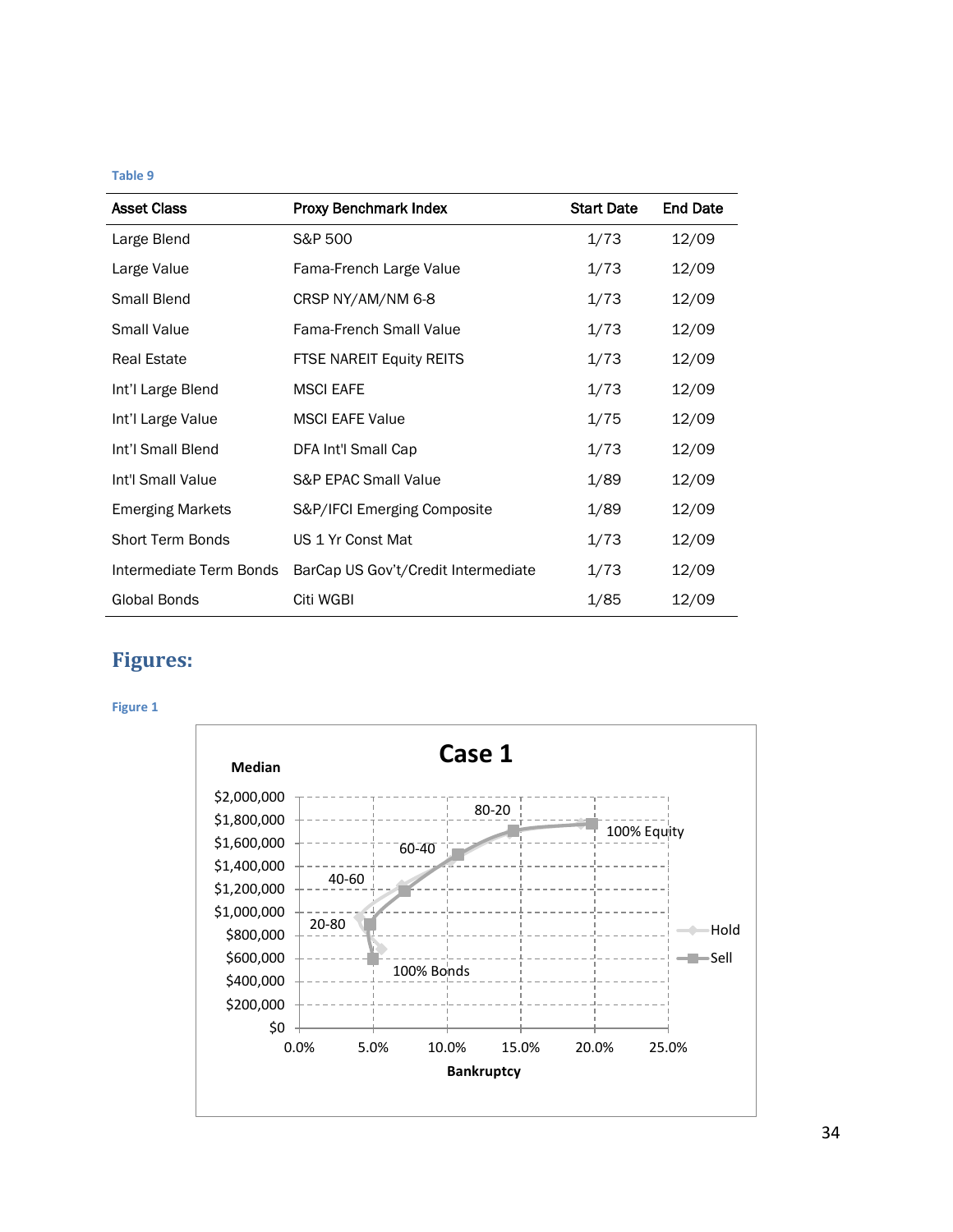<span id="page-34-0"></span>



<span id="page-34-1"></span>**Figure 3**

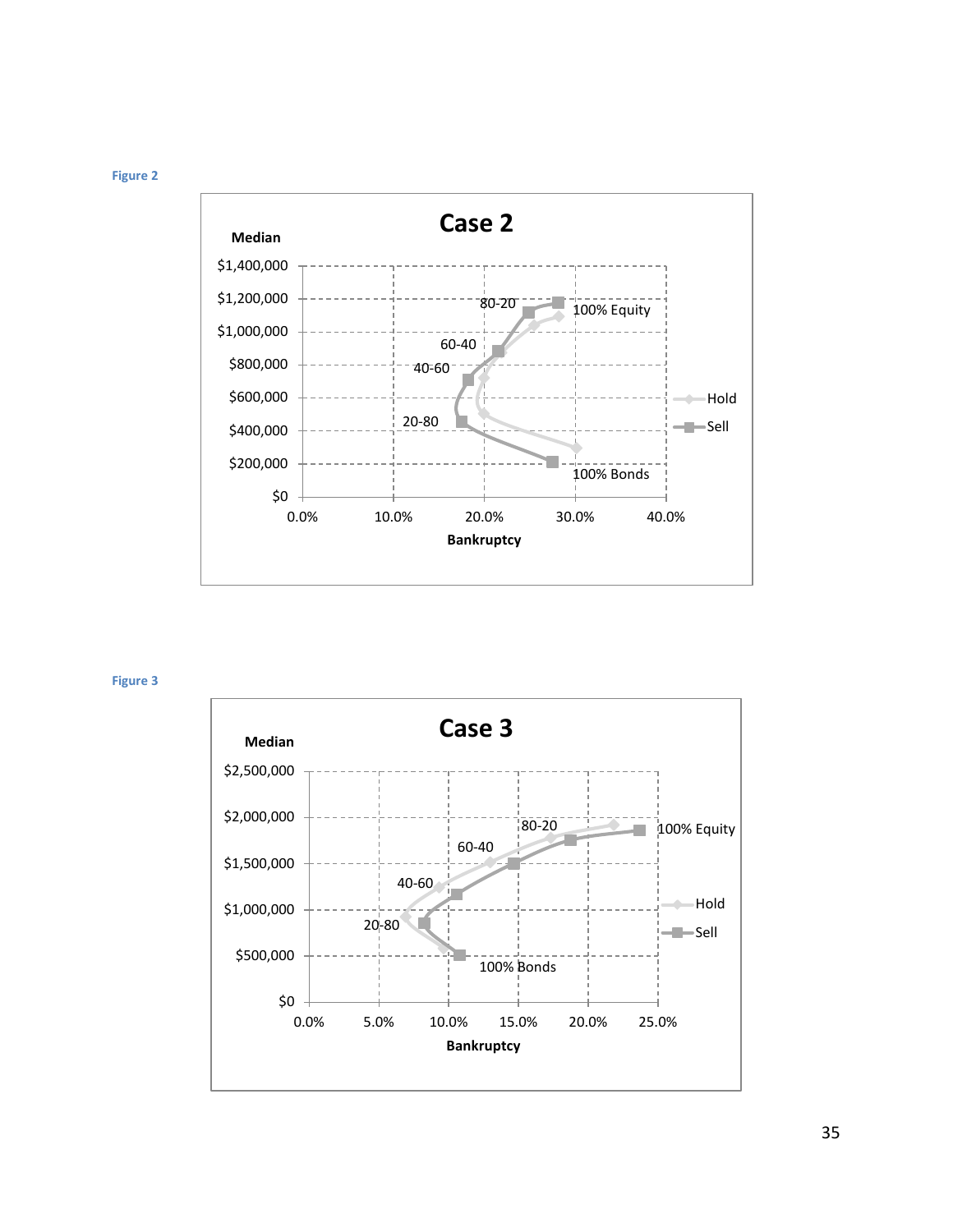<span id="page-35-0"></span>



<span id="page-35-1"></span>**Figure 5**